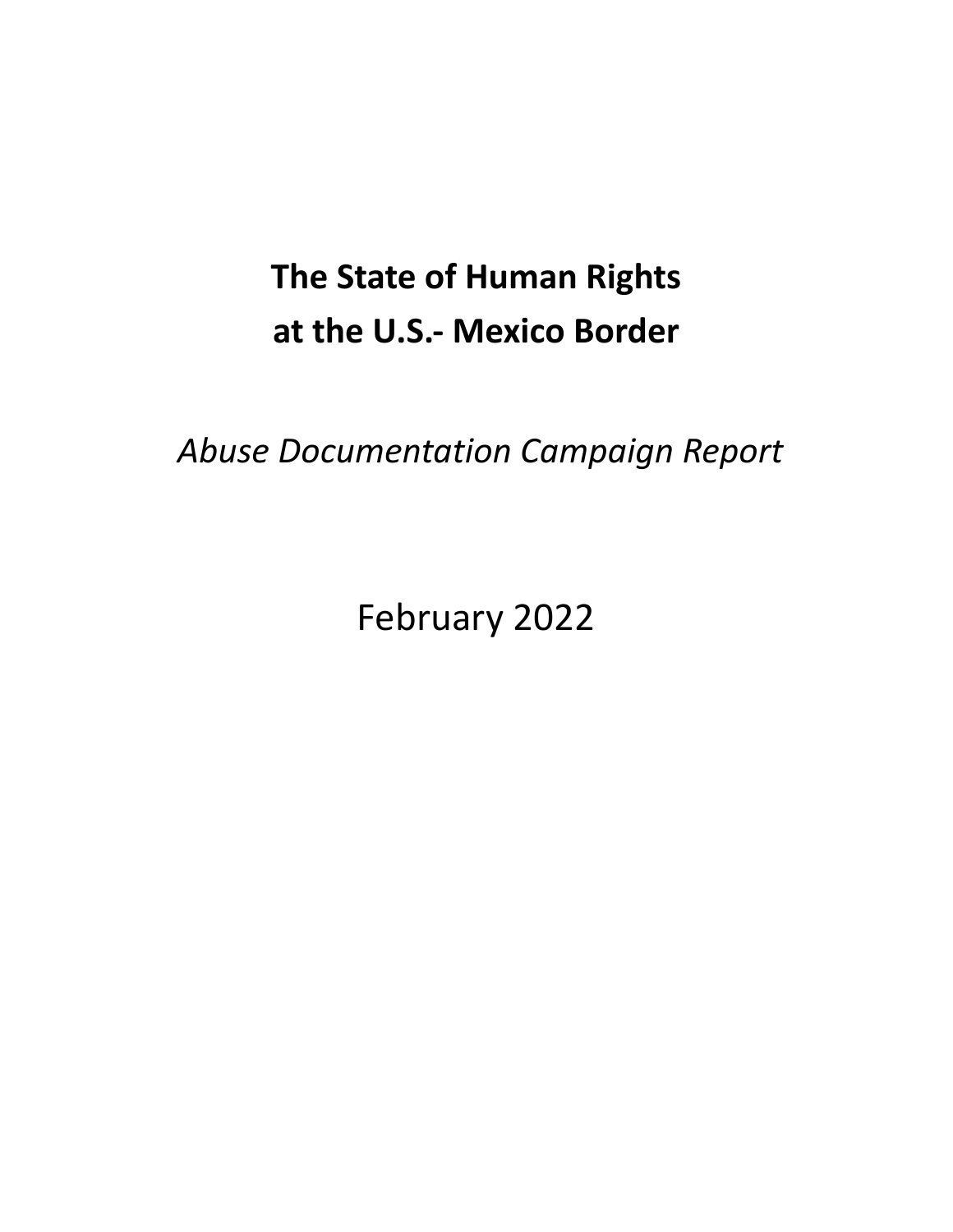# **Introduction**

The Border Network for Human Rights is a 22-year-old community organization that works to educate, organize, and mobilize marginalized communities in the West Texas/Southern New Mexico Borderlands. Our membership of more than 1,000 families lays out our priorities. Taking these cues from our membership, our staff helps implement an agenda that improves the quality of life and advances the dignity and rights of all persons. While rooted on the borderland, we work at all scales (state, federal, and local) to bring about positive community change.

Since the early 2000s, we have documented abuses committed by law enforcement agencies operating in the El Paso-Southern New Mexico region through an annual Abuse Documentation Campaign (ADC). This allows us to track the wellbeing of our community and identify problematic patterns of behavior that cause material and psychological harm to residents. Volunteer documenters are trained by BNHR on the process of answering three basic questions: 1. Who did what to whom?; 2. When?; and 3. Where?

Documentations are conducted through live, in-person interviews that typically run 30 minutes or longer at documentation stations in high traffic areas like churches, shopping centers, and international bridges.

BNHR reviews these documented cases to identify the specific abuses committed, work with affected persons and families to determine how they wish to move forward, and consult with local attorneys on potential legal remedies. Moreover, we use this documentation process to drive our "El Paso Model'' of dialogue and pressure with law enforcement institutions, bringing them to the table with communities to insist on material change. In this approach, neither communities nor law enforcement are the problem; we are part of the solution. It is our intent that incidents of abuse decline over time.

Our first abuse documentation report in 2001 recorded dozens of cases of abuse, with most of those cases perpetrated by the U.S. Border Patrol. Since then, by applying this approach of dialogue, pressure, and action to highlight trends of abuses documented in our annual campaigns, we have been able to greatly reduce over the years the number and severity of instances of abuse while implementing policies such as the revised Border Patrol use-of-force guidelines that deemphasize the use of lethal force in favor of less-lethal force, de-escalation,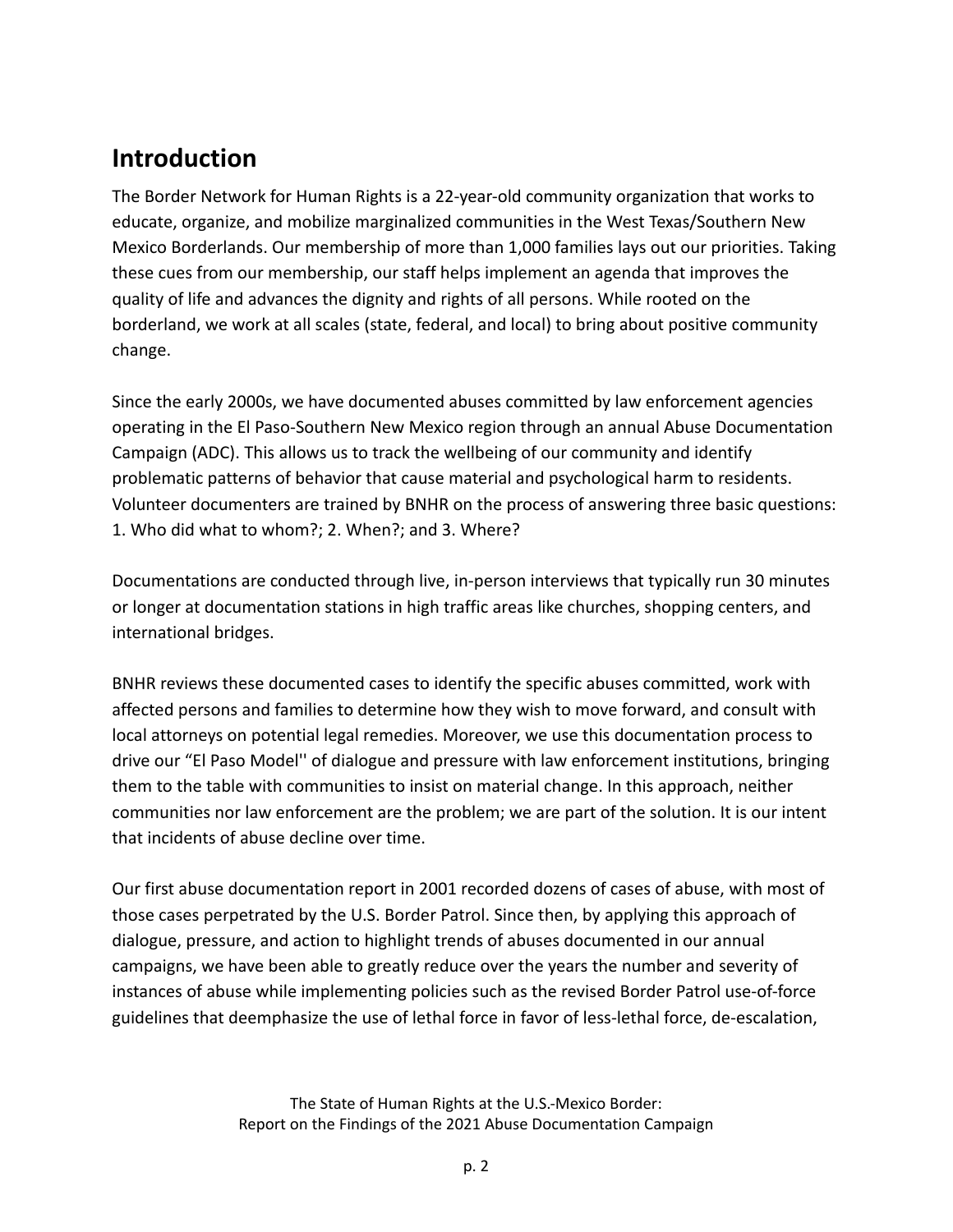and tactical withdrawal. The results of these efforts produced, for many years, a reduction of abuses, improved quality of life, greater respect for dignity and rights, and safer communities.

# **I. The Campaign Methodology**

The Abuse Documentation Campaign of 2021 took place from Oct. 9 to Nov. 9, 2021. It is worth mentioning that the Border Network for Human Rights documents cases of abuse by law enforcement agencies on an ongoing basis throughout the year.

The first step in the documentation campaign is the training of promoters, volunteers, and staff of the Border Network for Human Rights. On Oct. 3, 2021, fifty (50) people were trained on the documentation process. This included understanding the documentation criteria and essential elements that each case needed to have. The trained individuals became familiarized with the documentation form and how to ask community members questions about the case they were reporting.

The second step in the campaign was to select the locations where the documentation campaign would take place. The selected areas were based on the presence of BNHR community members, from Las Cruces, New Mexico, to San Elizario in the far east of El Paso County. In New Mexico, documentation stations were held in Las Cruces, Doña Ana, Mezquite, Vado, Berino, Anthony, Chaparral, and Sunland Park. In Texas, documentation stations were in the communities of Anthony, Canutillo, downtown El Paso, Northeast El Paso, Montana Vista, Socorro, and San Elizario. In addition, to address the needs of people crossing the international bridge between the U.S. and Mexico, a documentation table was also set up on the Mexican side in Ciudad Juarez.

In total, eighty (80) documentation stations were set up during the campaign. There were 39 different types of stations, including international bridges (ports of entry), supermarkets, community centers, mom-and-pop grocery stores, restaurants, apartment complexes, small businesses, health fairs, citizenship fairs, markets on wheels, churches, and parks.

The third step in the campaign, as the cases are documented at the stations, is to input each case electronically and then translate it into English. As the case is inputted into a document, information is verified. Once the case has been imputed in Spanish, it is then translated into English. Most of the cases collected in the region are in Spanish.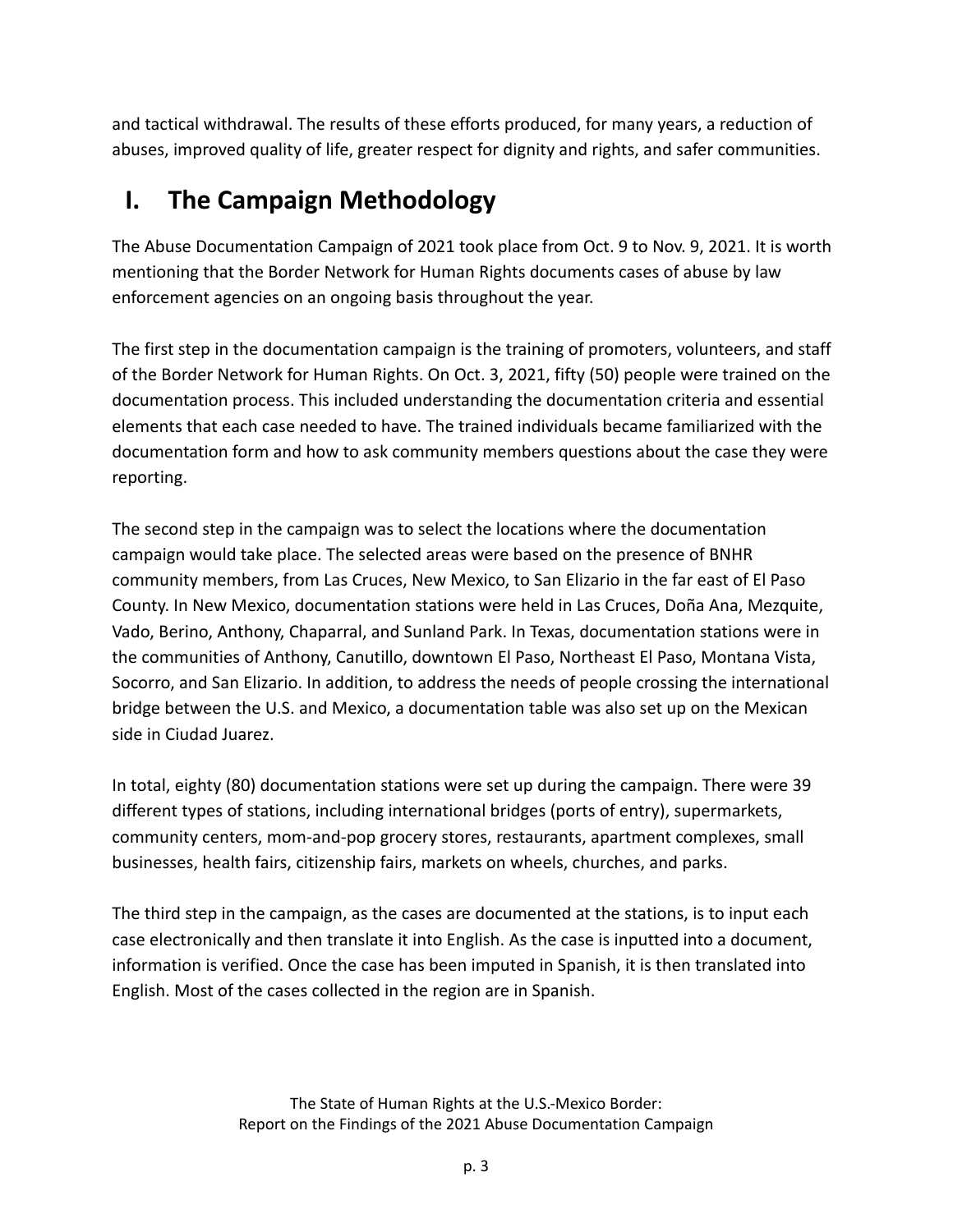The fourth step in the documentation process is the analysis of the cases. Each case is reviewed and analyzed to determine patterns of abuse and violations of constitutional, civil, and human rights.

The final step is the draft of this report that is shared with the agencies involved and the public.

# **II. Highlights: Analysis of Alleged Patterns of Abuse**

Based on our analysis of the cases we received in the current campaign, several outcomes are important to mention. These cases reflect the situation we live in at the southern border. While 25 cases were documented during the campaign, we believe these cases reflect the systemic pattern of impunity under which law enforcement agencies interact with border residents.

Below are key findings in the patterns of abuse:

- 1. Of the total 25 cases, *more than half (16) of them involve abuse by federal immigration agencies* operating at the border. Cases of abuse by local enforcement agencies were documented and raised concern, but, in general, they were sporadic. With the exception of the El Paso Police Department, we did not find patterns of abuse by local law enforcement agencies.
- 2. *The majority of the cases by federal enforcement agencies occurred at the ports of entry (international bridges), involving CBP-OFO personnel*. These documented cases illustrate very troubling violations of civil rights, human rights, and infringement on the personal dignity of people by federal agencies:
	- a. The first evident pattern is the use of systematic secondary detention without apparent or reasonable suspicion. All the cases documented were false positive, meaning that there is a practice and potential out-of-policy daily quota to send border residents and citizens of the United States to secondary detention.
	- b. We found a very troubling pattern of body and cavity searches on women. All the cases documented, again, were false positives. Victims reported outrage for the violation of their personal dignity due to unjustified touching, frisks, and intrusive physical search of their body parts.
	- c. The cases demonstrate a pattern of verbal and psychological abuse by CBP officers where victims were subjected to insults, intimidation, threats, among others.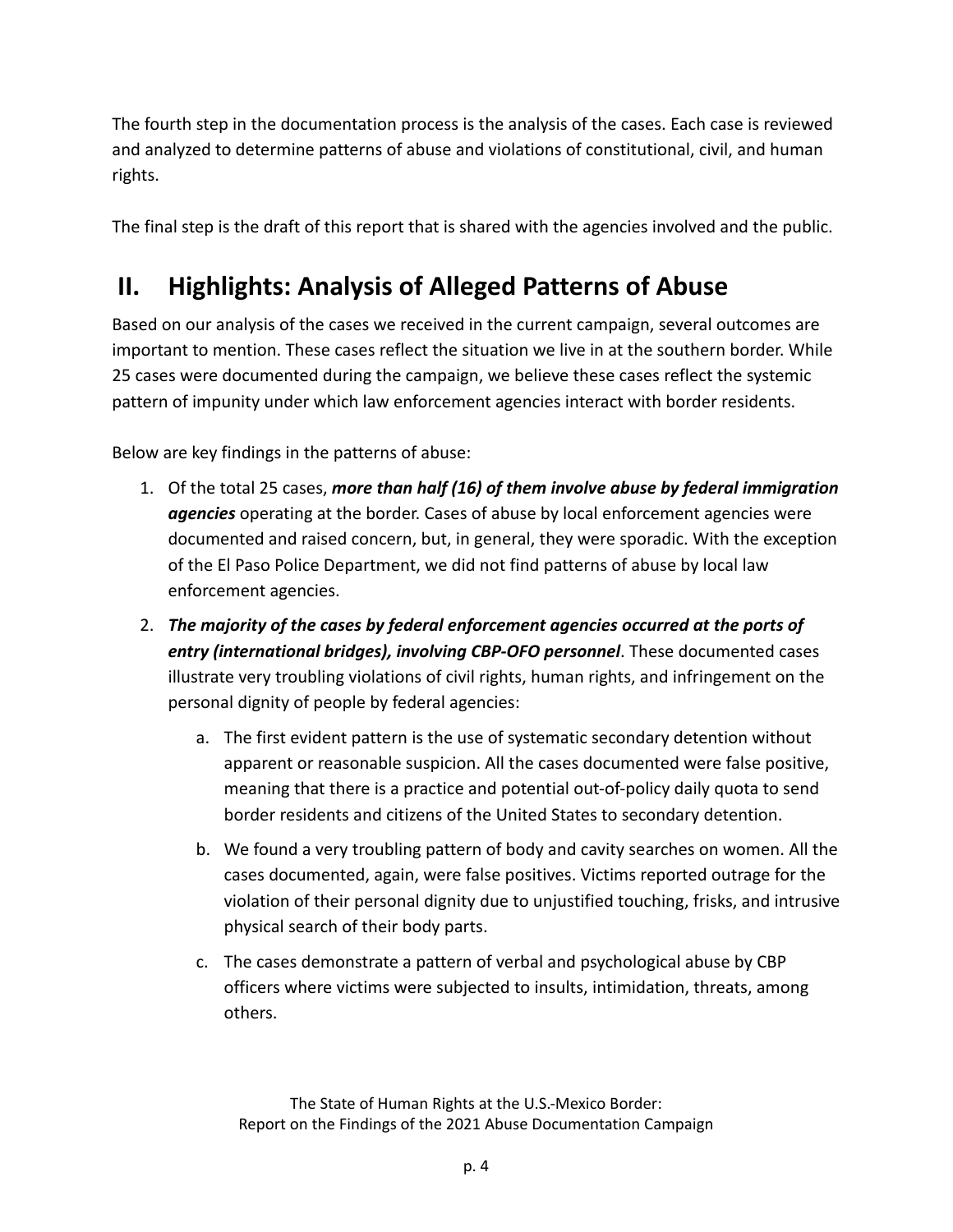- d. And finally, we documented a very worrisome case that happened in secondary detention that subjected the female victim to what can be considered torture. The woman was handcuffed, insulted, yelled at, threatened, and forcefully instructed to declare herself guilty. Once again, this was a false positive case.
- 3. While the number of documented abuses by the *Border Patrol continues to decline, there is an alarming pattern of how the agency interacts with and subjects border* residents to unnecessary searches and apprehensions in violation of human rights.
	- a. The residents of Sunland Park, New Mexico, continue to experience wrongful entries into their homes and the stopping and questioning of long-term residents without reasonable probable cause.
	- b. In a particular incident that took place at a Border Patrol checkpoint, U.S. citizens were subjected to violations of their constitutional rights while trying to access an emergency health procedure.
	- c. At the Greyhound bus station, we found a potentially troubling pattern of abuse as Border Patrol agents applied Title 42 and expelled out of the country a long-term border resident.
	- d. During a crossing of refugees at the Rio Grande River, a 13-year-old child was subjected to harsh physical and psychological abuse by a Border Patrol agent.
- 4. Immigration and Customs Enforcement (ICE) *repeatedly use intimidation and threats to keep occupants from requesting a warrant to enter private property.*
	- a. In one particular case involving Immigration and Customs Enforcement (ICE), the agent used intimidation, harassment, and threats to enter a home without a warrant even after the family repeatedly requested that a warrant needed to be presented. The ICE agent dressed in civilian clothes along with Border Patrol and State Troopers forced entry into the home resulting in a false positive home search. The ICE agent specifically threatened with apprehension and family separation if he had to get a warrant, even though he did not know the status of the family in the home.
- 5. *Children at Fort Bliss were held in inhumane conditions by Serv Pro employees.* Children were exposed to COVID-19, overcrowding, limited access to showers and restrooms, uncooked food, sexual advancements, and suffered psychological abuse, among other mistreatment. This demonstrates a continued violation of human and constitutional rights by government contractors.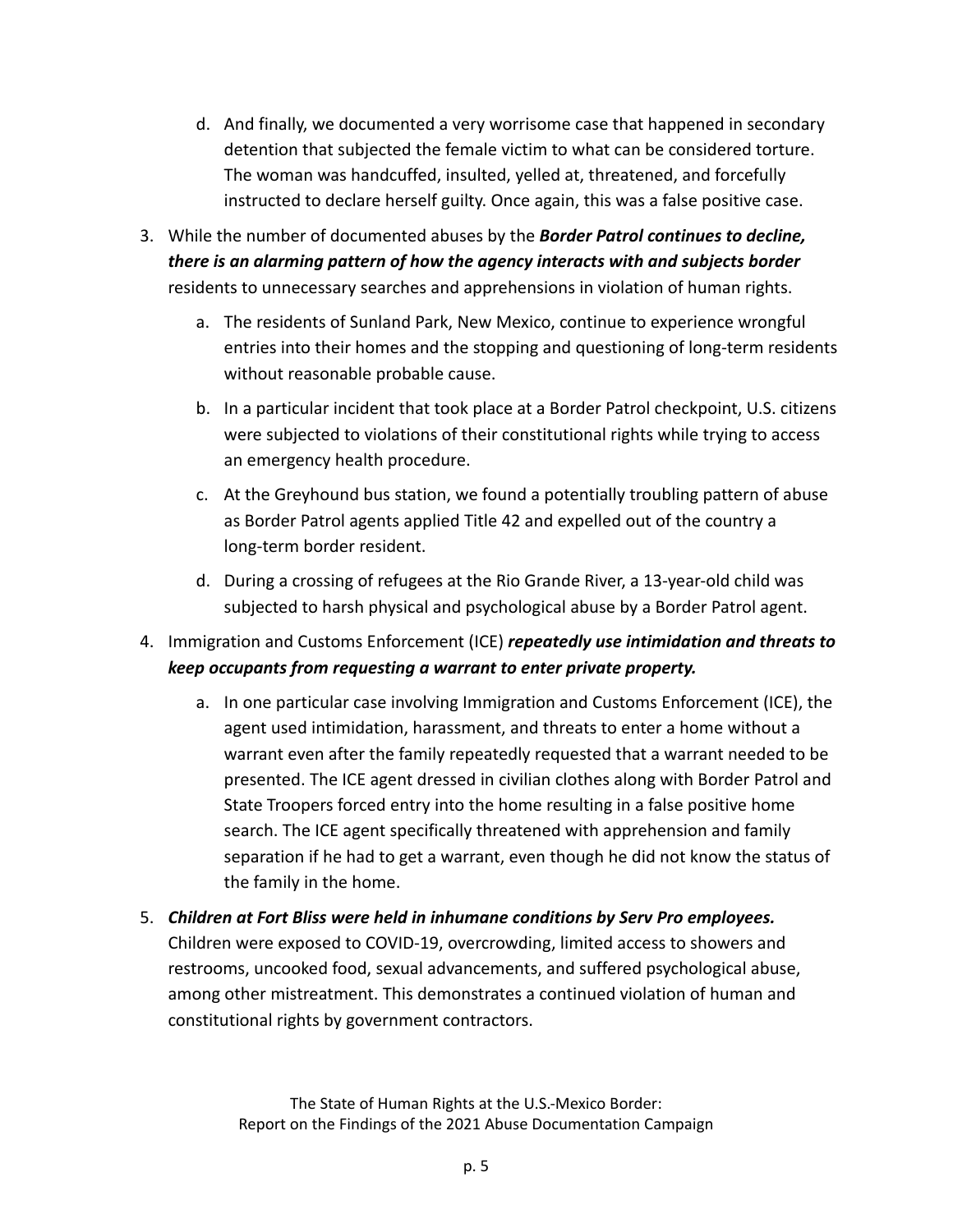- 6. One particular case involving the *El Paso County Sheriff's Department* exposed how the *local deputies collaborate with Border Patrol and deport border residents.* A witness to a robbery was held by a sheriff's deputy under suspicion of robbery. After being confirmed that he was only a witness, he was still detained and taken into immigration for deportation.
- 7. The *El Paso Police Department continues to act with impunity in regard to the treatment of border residents*. There is a consistent pattern of uncalled-for use of force when interacting with border residents. In two different and unrelated cases, the police officers immediately used force, leading to bodily injuries. In each case, the abuse was reported to either Internal Affairs or superiors, with each complaint being dismissed.

# **III. Executive Summary of Policy Recommendations**

- **1. BNHR Recommendations Regarding Cases of Alleged Abuse by CBP-OFO at Ports-of Entry**
	- a. *CBP-OFO should set clear limits and standards in written policy, restricting the application of detaining persons in secondary inspection at Ports of Entry (POE)***.** This should limit the time people can be held in secondary inspection, allow contact with an attorney, and particularly restrict the use of secondary inspection on vulnerable populations such as children, the elderly, pregnant women, and persons with chronic illness.
	- b. DHS Internal Affairs office and the Office of the Inspector General should conduct a *prompt investigation* on the:
		- i. Complaints of possible *wrongful body and cavity searches* and establish enhanced protocols to make these actions transparent and accountable.
		- ii. Possible existence of *illegal, daily quotas in the use of Secondary Detention* at POE.
		- iii. Complaints of *physical, verbal, and psychological abuse* (insults, threats, intimidation, and racial vitriol), and set enhanced training standards along with a transparent complaint system.
		- iv. Complaints regarding the very worrisome practice of torture of individuals sent to Secondary Detention.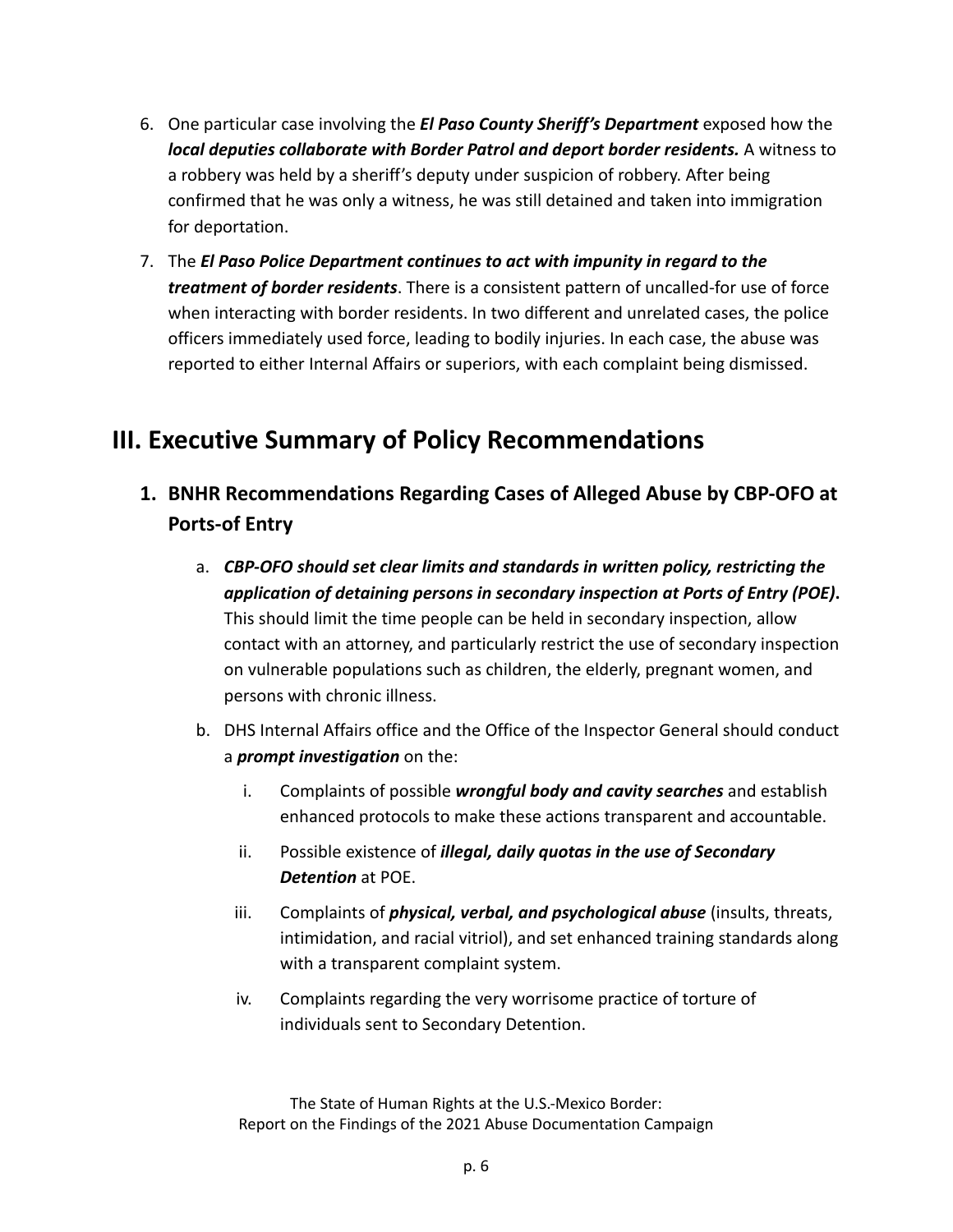c. OFO should *deploy electronic feedback buttons* for both vehicular and pedestrian traffic at ports of entry. OFO should partner with bridge owners (such as the City or County of El Paso) to assist with implementing such a program.

# **2. BNHR Recommendations Regarding Cases of Alleged Abused by Border Patrol and ICE**

- a. Border Patrol has to further *explain the enforcement of Title 42* at the border and respond to the concerns that longtime border residents have been subjected to.
- b. Border Patrol has to ensure their enforcement strategies at the *checkpoints are not impeding the access to health and medical services* of border residents, specifically children.
- c. The El Paso Border Patrol Sector should *publicly review and clarify its procedures on vehicular pursuits* through populated areas such as Sunland Park, New Mexico. Border Patrol policy should ensure that the conduct of its agents while driving maximizes the safety of the communities and situations where they are operating.
- d. *Border Patrol personnel must follow the Fourth Amendment*—search and seizure of a person's home, including surrounding property such as yards, patios, and roofs, requires either a judicial warrant or expressed permission of the resident. Border Patrol should lay out specific procedures for obtaining a warrant or resident permission before conducting a search.
- e. *ICE must comply with the Fourth and Fifth Constitutional Amendment* rights while engaging in entering homes and private properties. Also, ICE must follow the new administration enforcement priorities and stop throwing "wide-net enforcement practices" that undermine peoples' rights.

### **3. BNHR Recommendations Regarding Current Immigration Detention Strategies and the Involvement of Private Corporations**

a. The Inspector General of the Department of Justice must launch a *prompt investigation of grave human and civil rights violations* committed on immigrant families and children *by personnel of private entities* involved in immigration detention, such as Serv Pro.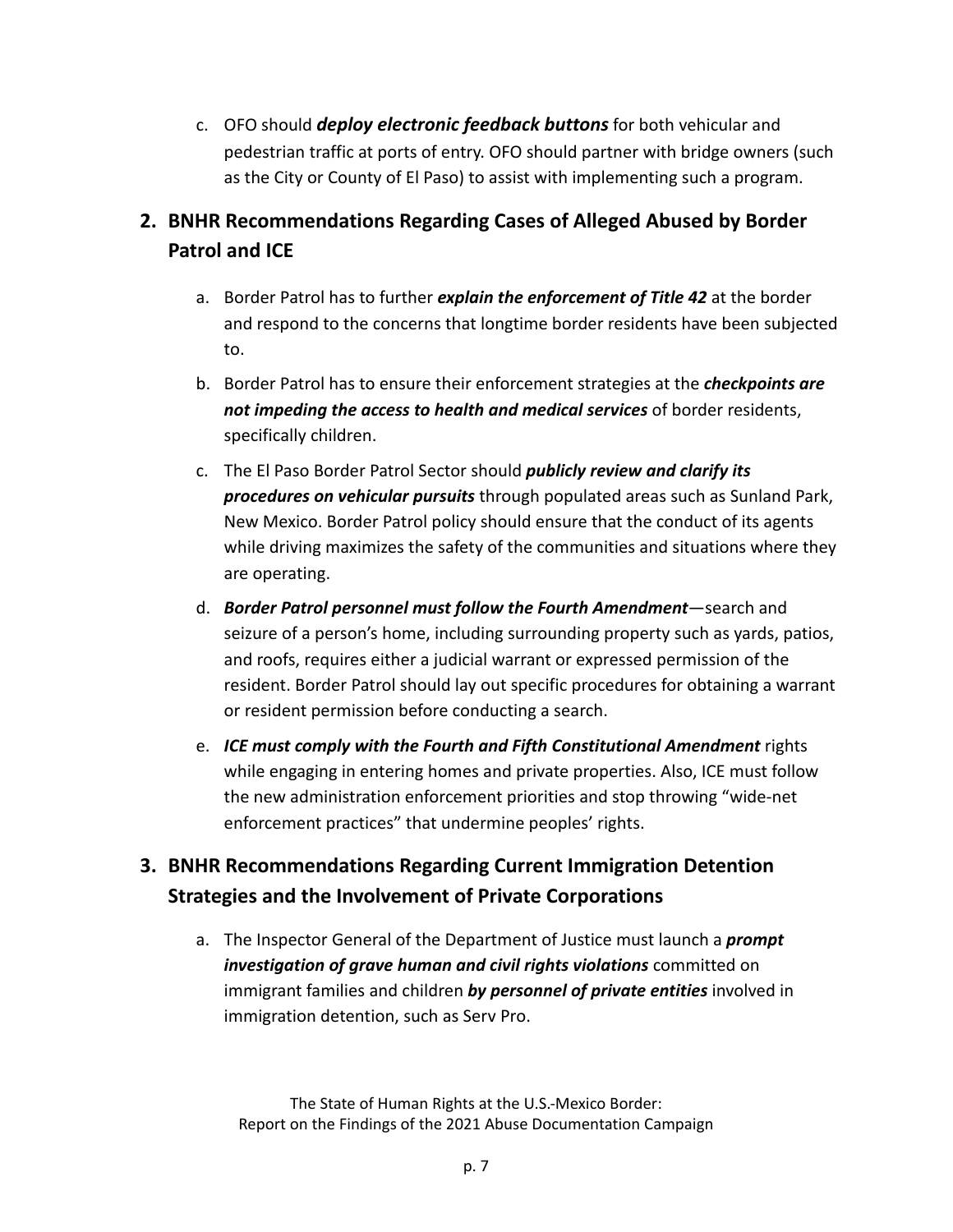# **4. BNHR Recommendations Regarding Cases of Alleged Abuse by El Paso Police Department**

- a. The City of El Paso, Texas, must *create, with a new city ordinance, an Independent and Civilian Police Accountability Commission* to review cases of mistreatment and abuse, use of force, racial profiling, and wrongful treatment of vulnerable population by police officers. This Commission will also review internal police policies and procedures regarding civil and human rights compliance, standards of use of force, body-worn cameras, systemic racism, and impunity.
- b. The City of El Paso must *put families first and publicly apologize and compensate the victims of police brutality* committed by officers or staff of the department.
- c. The City of El Paso must *fund social service programs* such as drug addiction, homelessness, non-police rapid response teams, health care access, and others *at the same rate and size as the Police Department funding.*

### **5. BNHR Recommendations Regarding Federal Enforcement Policies, Strategies, and Programs of U.S. Government at the Southern Border.**

- a. President Biden's Administration must:
	- i. *Discontinue the enforcement of Title 42 at the Border.* This strategy has failed to protect the basic human and constitutional rights of both immigrants crossing the border and longtime residents of the region.
	- ii. *Unwind and discontinue the Migrant Protection Protocols (MPP)* at the border. This program is violating constitutional rights and basic international human rights agreement and is exposing migrant and refugee families to dangerous and extreme situations in Mexican border cities.
	- *iii. Biden administration must immediately stop and discontinue immigrant detention contracts with all and any private corporation.*
- b. U.S. Congress must:
	- i. Enact new policy and *legislation to increase transparency, accountability, and community engagement within the Department of Homeland Security*, provide independent oversight of border security activities, improve training for agents and officers of the U.S. Customs and Border Protection.
	- ii. Do the necessary appropriations and *create New Ellis Island Regional Welcoming Centers along the U.S.-Mexico Border.* These NEI centers will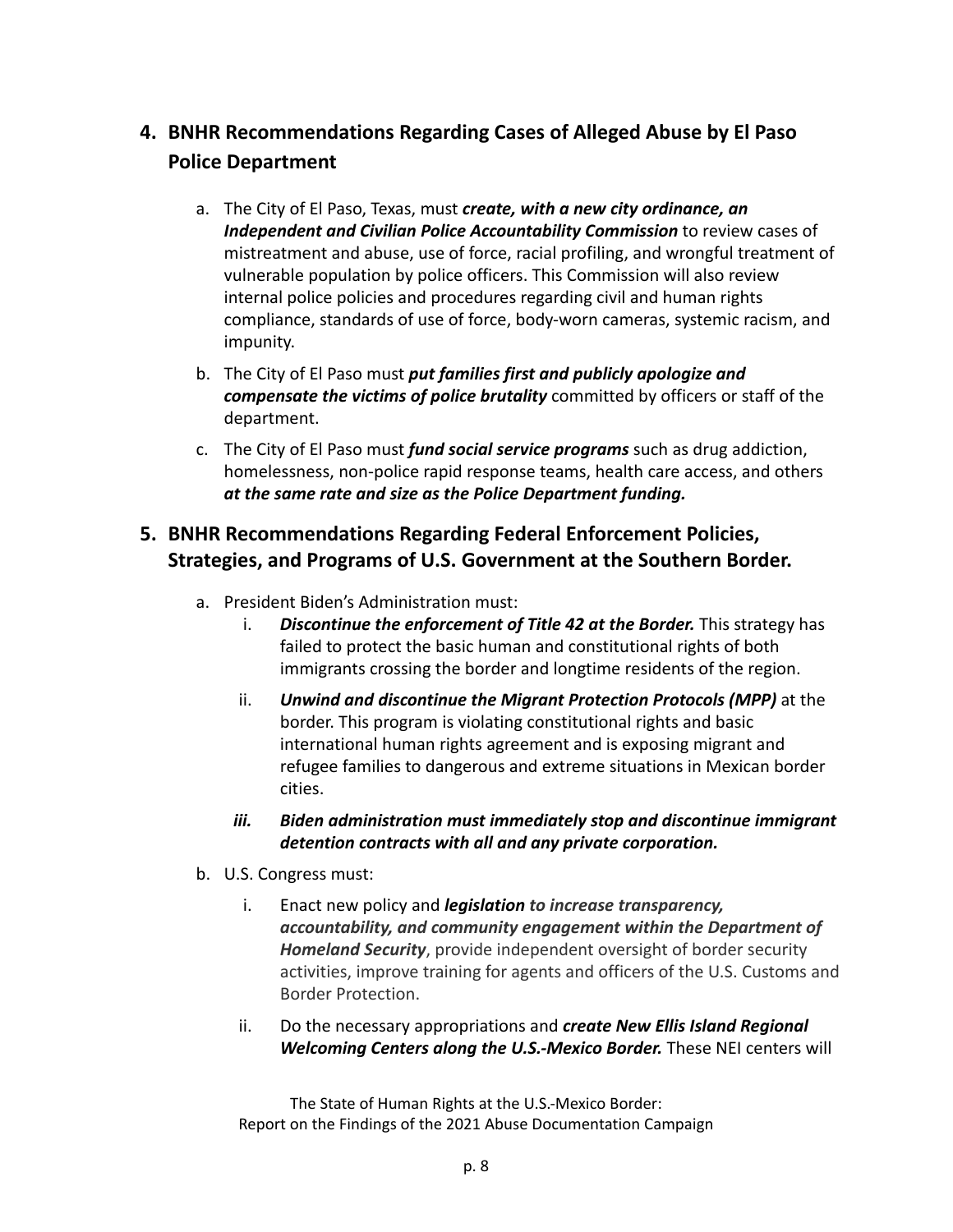not be enforcement detention-oriented but would have family-friendly facilities for migrants while they are processed. These centers would house CBP, HHS, and ORR, and they might also include EIOR, immigration judges, and legal aid for migrants.

These centers would process asylum claims near the border, conduct credible fear interviews in a welcoming space, help with contacting families, and transportation. These centers would also have dormitories for migrants with health assistance, a kitchen, and case managers. The NEI Center would also house NGOs that have federal funding to support immigrant families and asylum seekers.

iii. *Pass and enact a broad, inclusive, humane immigration reform policy* that; a) legalizes and gives citizenship to the 11 million undocumented Americans; b) reunifies families impacted by deportation and expulsion; c) legalizes the flow of immigrants and families through New Workers Programs that provide them an orderly, peaceful, and legal entry into the country, and with the inherent labor and human rights standards; d) ends the criminalization of immigrant families, among other important provisions.

# **IV. Testimonials by Agency**

### **CUSTOMS AND BORDER PROTECTION (CBP-OFO)**

**CASE 1 Transcriber: M. A. Documenter: M. A. Name of the victim: J. D. Date of Incident: Oct. 17, 2021 Agency: Customs Agents, CBP Type of Alleged Abuse: ● Physical abuse**

**● Harassment**

**Place of incident: Zaragoza Port of Entry**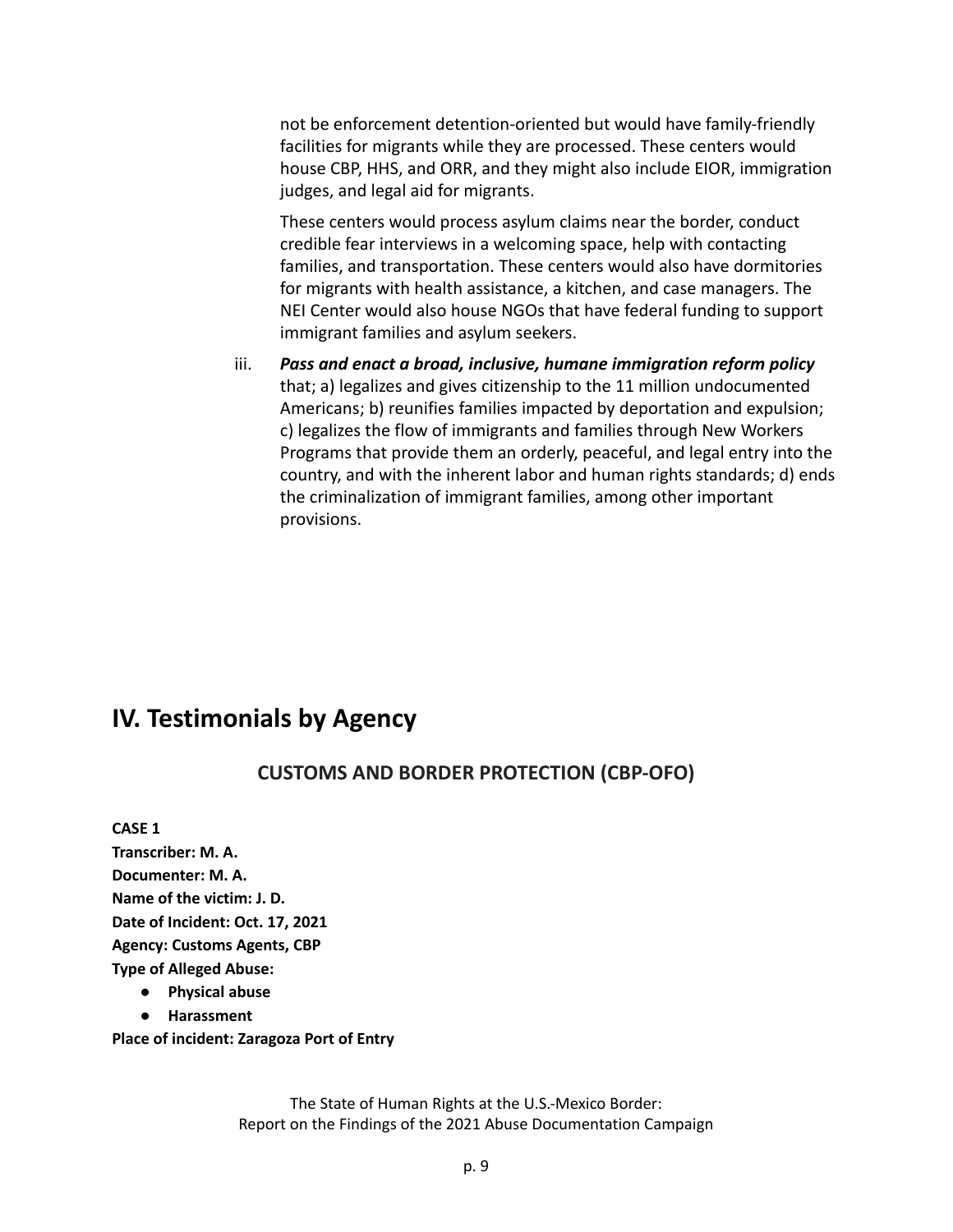On Oct, 17, at around 3 p.m., I was going through the Zaragoza port of entry. I was hurrying because my wife was waiting for me on the other side of the bridge in El Paso, Texas. When I *arrived at the first checkpoint, where the officer was revising the documents, I accidentally showed him my Mexican voter registration card (INE) instead of my border crossing visa. When the officer saw it, he became angry, questioned what my INE card was, and pushed me.*

I fell on my back; I tried to cover my head so I wouldn't hit it. I scratched my elbow and hurt my *back. An officer who was close by intervened to stop his colleague from hurting me. Meanwhile, the officer that pushed me was obviously furious and looked like he wanted to hurt me.*

I went to speak to a supervisor. They asked if they could take my blood pressure and call an ambulance since it was really high. I was told that an individual was going to take note of what *happened to me. But this person never took any notes and showed no interest in what had happened.*

They never did anything. Instead, they gave me a flyer with a number I could call later. But I was *not interested in doing anything. I just don't ever want this to happen again.*

#### **CASE 2**

**Transcriber: I. C. Documenter: D. C. Name of victim: S. O. D. Date of Incident: Aug. 5, 2021 Agency: CBP**

**Type of Alleged Abuse:**

- **● Reckless Covid-19 exposure**
- **● Verbal and Psychological Abuse (Harassment and Threats)**
- **● Endangerment (of Children)**
- **● Wrongful Strip Search (Frisk)**

**Place of incident: Santa Fe Port of Entry**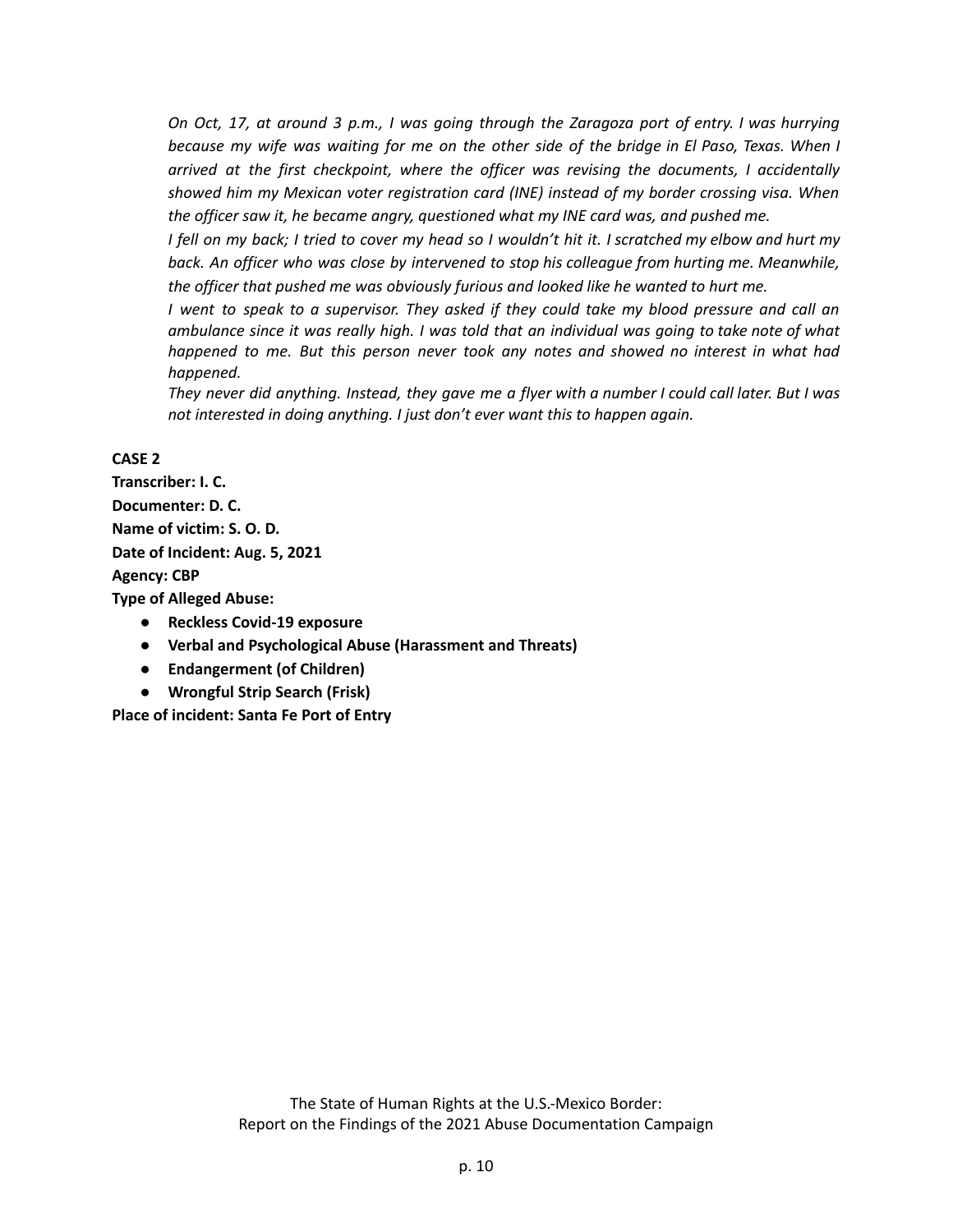*Today (8/5/2021), I went to Ciudad Juárez with my 5-month-old son, Nathan, because he had an appointment with the pediatrician at the Family Clinic at 1:30 p.m. for a stomach infection and* flu. When I returned to El Paso, I arrived at the Santa Fe bridge around 2:20 p.m. When it was my turn to see the officer, he told me he would take my photo, which I agreed to. He asked for my *documents; I gave him my Texas identification. When he asked for my son's papers, I showed him the papers from our visit to the clinic, which had my full name and my son's social security* number. He told me that I would have to go in for a routine check-up. I told him that was fine; I *had no illegal things with me.*

*They put me in the inspection room with three officers, two females and a male officer sitting on* the computer. The male officer stated that my son did not look like me and that my son's papers were invalid. He asked me, "how do we verify that he is your son? We would have to do a DNA *test, and that would take a week." Therefore, he said they were going to take my son to a detention place. I asked him where they were going to take him. The officer, an older man,* mockingly told me that he would put him in a cage. The way he expressed himself was not funny *to me at all.*

They told me to take my money and all my belongings and put them inside my son's diaper bag. One of the female officers checked the diaper bag, put it in a blue box, and then took my son. The *other female officer inspected me thoroughly. She put me against the wall and told me to lower my pants to my knees. She physically checked my whole body. She put her hands under my bra and touched my parts in front and behind.*

The male officer told me that, since I couldn't prove that he was my son, they would accuse me of child trafficking and arrest me. I told him that I knew a person from CPS who could verify that the *child is indeed my son and that he is an American citizen. At that moment, he turned around, looked at me, and repeated, "CPS?"*

The officer then gave me back my documents and told me to leave. He said that he did not want to see me crossing the border with my son, that the next time, they would take him away from *me. One of the female officers accompanied me to the door to leave. I was detained for approximately 40 minutes.*

The truth is that I felt denigrated because of the way they abused my rights and those of my son. I was only taking him to the doctor; I was not doing anything illegal. I showed him the doctor's *prescription, but he did not mind exposing my son to a closed place where there were more people and possible contagious viruses. My son is a baby; he was sick.*

**CASE 3**

**Transcriber: I. C. Documenter: S. H. Name of the victim: R. N. Date of incident: Oct. 24, 2021 Agency: CBP Type of Alleged Abuse: ● Obsolete Database Check**

**Place of incident: Zaragoza Port of Entry**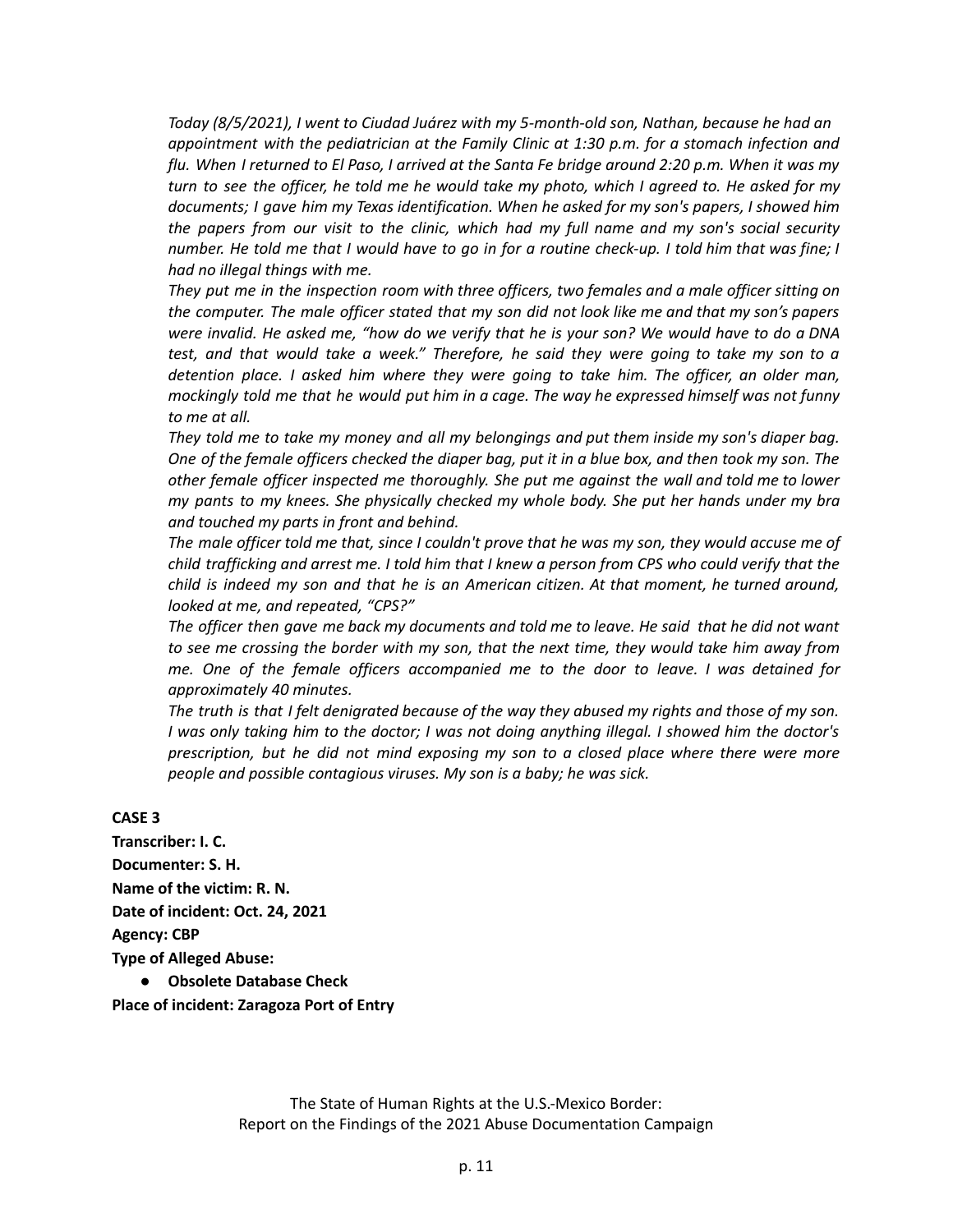*I, RN, want to say that this problem has been happening to me since 2012. Every time I go through the Paso del Norte Port of Entry and the Zaragoza Port of Entry, they send me to secondary inspection. Perhaps because I used to owe child support money for my children, but every time something comes out there on the officer's computer. I owed almost \$30,000, but it's been more than ten years since I paid that money. Now I don't owe anything anymore, yet every time I cross the border, they send me back to secondary inspection. They treat me like a criminal, even though I've already paid off my debt.*

This last time it was at the Zaragoza Port of Entry. They put me in handcuffs in a room. I asked to speak to the supervisor Beatriz Chávez, and I told her that I no longer owed anything. She told me *that nothing could be done and that the CBP agents know how to treat people. They let me go without any further problems.*

**CASE 4**

**Transcriber: I. C. Documenter: S. H. Name of the victim: M. A. Date of incident: May 12, 2021 Agency: CBP**

**Type of Alleged Abuse:**

- **● Wrongful Temporary Detention**
- **● Wrongful and Inappropriate Cavity Search**
- **● Psychological Abuse**

#### **Place of incident: Paso del Norte Port of Entry**

*My nightmare started on Wednesday, May 12, at 2:00 p.m., when I was coming over by the Paso* del Norte Port of Entry. I was coming from Juárez because I had surgery on one eye. I had to wear *special glasses.*

*The CBP officer started questioning me and asking me why I was so nervous. To which I* responded, "I just had an eye surgery, and I can't be without my glasses for long." The CBP officer then asked if I had illegal drugs on me. I told her I had nothing on me. The CBP officer then sent *me to get inspected in a room where they touched my whole body, including my private parts. I felt so bad and humiliated. I did not deserve to be treated that way. I felt like they took advantage of me; I felt so helpless.*

#### **CASE 5**

**Transcriber: I. C. Documenter.: S. H. Name of the victim: L. L. Date of incident: Nov. 3, 2021 Agency: CBP Type of Alleged Abuse:**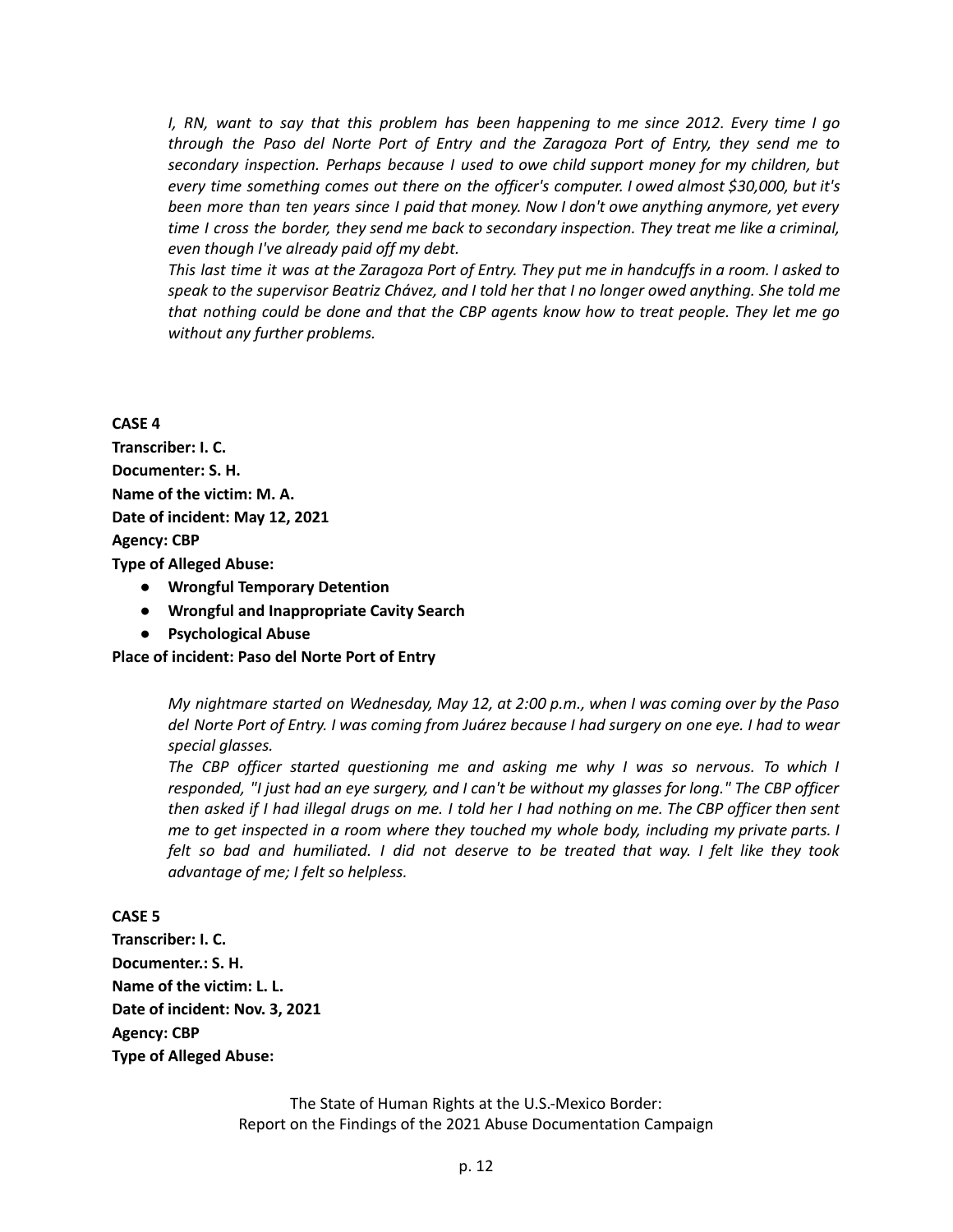- **● Wrongful and Inappropriate Body and Cavity Search**
- **● Psychological Abuse**
- **● Quotas for routinary secondary detention and cavity search**

**Place of incident: Paso del Norte Port of Entry**

I, L. L., want to tell you what happened to me on Wednesday, Nov. 3, 2021. I went to Ciudad Juárez to buy medicine for my son. When I got to the Paso del Norte Port of Entry, the CBP officer *asked me, "why did you go to Juarez?" I showed him the medicine that I bought with the prescription. The CBP officer told me I needed to go through a secondary inspection.*

*The CBP officer took me to a room with two female officers. One of them touched my private parts in a very strange way; the officer was a brunette, Hispanic, and robust woman who spoke* to me in Spanish. The officer said, "tell me what you have." I told her I only brought medicine for my son. The CBP officer then asked me to squat. When I questioned why I had to do that, the CBP officer stated it was a routine check, that for every ten people who cross, they stop one and *check them this way.*

*I felt awful during and after the search, especially with the way they searched me. I am an American citizen, and I have never had any problems with anyone. I am afraid to go through a port of entry again because of that experience.*

#### **CASE 6**

**Transcriber: I. C. Documenter: S. H. Name of the victim: A. P. M. R. Date of incident: Oct. 14, 2020 Agency: CBP Type of Alleged Abuse:**

- **● Psychological Abuse, Verbal Abuse (Intimidation)**
- **● Wrongful Body Search**
- **● Reckless Covid-19 exposure**
- **● Physical Abuse**
- *● Obsolete Database Checks (systemic)*

**Place of incident: Paso del Norte Port of Entry**

On Oct. 14, between 4 and 5 p.m., I crossed the international port of entry. At the port of entry, the officer asked me the reason for my visit to Juarez, to which I responded that I had gone to see a dentist. He asked me to take off my mask and my glasses, then asked me if I had something to declare. I responded I didn't. He also asked me when was the last time I had been to Juarez. I told *him I did not remember, possibly three months ago.*

*That bothered the officer. He yelled at me, "How are you not able to remember!" Then the officer* asked if I had ever had problems. I assumed the question was if I had ever had any issues with *the police in the United States, so I answered I had not.*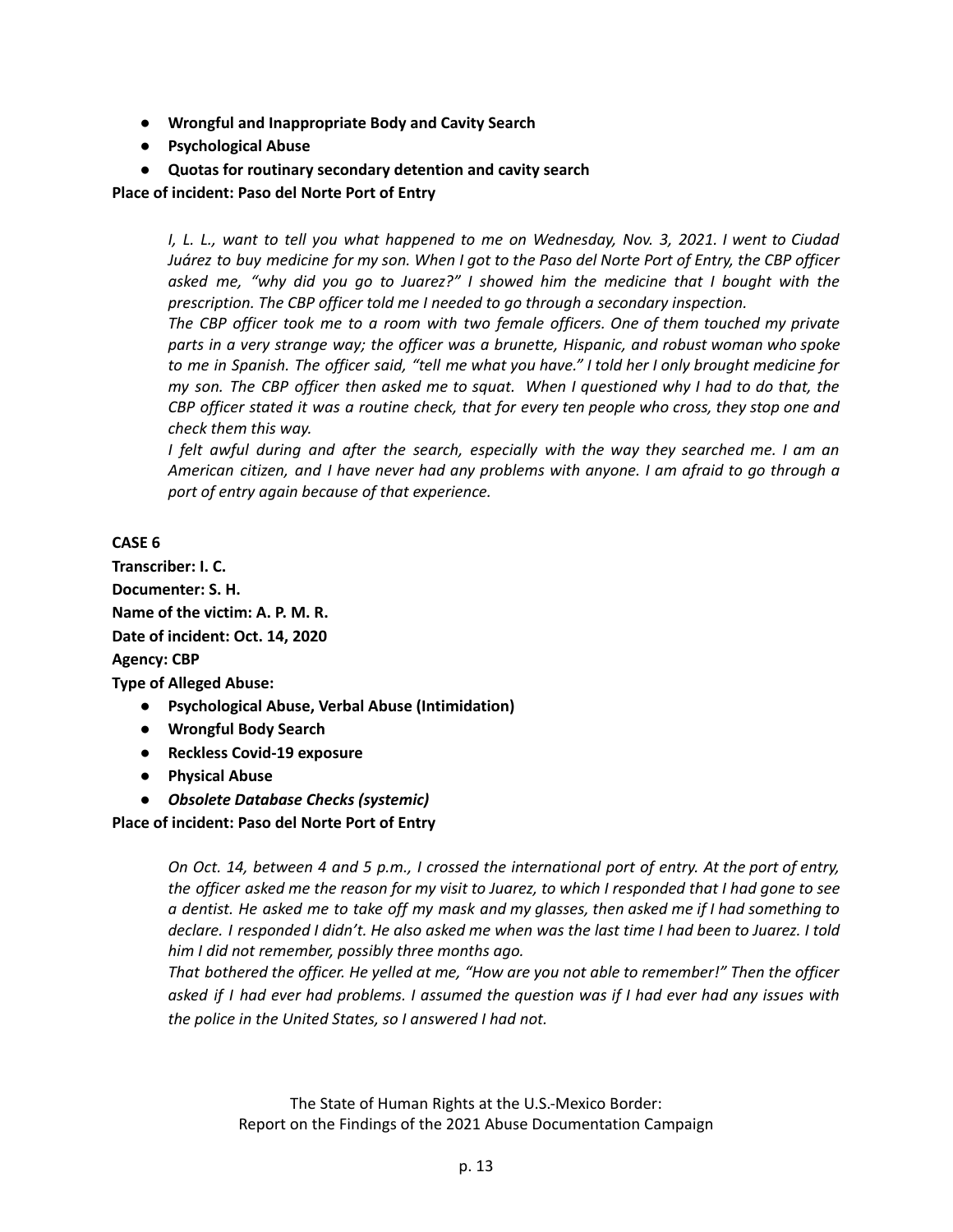He then called another officer and claimed I was lying to them. They said that I had an issue with *immigration back in 2000. I did have an issue 20 years ago, but I had applied for my legal residency and I was approved. I thought it was a thing of the past.*

*The officer never specified if I had immigration issues; it was just a misunderstanding on my end. However, they took my fingerprints and my picture.*

She called another officer and took me into a room. She yelled at me; told me she was going to check me. I thought she was referring to my purse, but no. She yelled at me to raise my hands *against the wall and began to inspect me and touch my private parts. She smacked my left thigh* and yelled at me to open my legs further. She asked if there was anything in between, referring to *my vagina, and I said no.*

*I was embarrassed, harassed, and sexually assaulted without a reason, motive, or warning. I did nothing wrong or illegal to deserve this treatment. After the officer searched me, she went through my purse and travel bag and found nothing illegal. She questioned me about some pills that I had, and I told her they were for my migraine.*

*She was yelling at me the whole time, trying to intimidate me, embarrass me, and harass me. Throughout this whole situation, there was another female officer inside the room just looking at* us. In the end, the last officer told me that every time I cross the border, I have to declare that *I've been deported. I was never told this before; I took it as intimidation.*

*I was treated like a criminal, like an animal that didn't deserve respect over a simple misunderstanding. None of the officers were wearing masks. They took my fingerprints, took my picture, told me to take my shoes and mask off, and exposed me to potentially catching Covid-19.*

**CASE 7**

**Transcriber: I. C. Documenter: I. C. Name of the victim: D. L. C. C. Date of incident: Jan. 19, 2019 Agency: CBP Type of Alleged Abuse:**

- **● Psychological and Verbal Abuse**
- **● Wrongful Detention/Wrongful use of Secondary Detention**
- **● Torture (Physical Abuse, Intimidation, Harassment, threats)**

**Place of incident: Santa Teresa Port of Entry**

On Jan. 19, 2019, my daughter and I went to process a permit to go to the U.S. through the Santa Teresa Port of Entry. I had previously received a permit for a year to visit my family in Houston and New Mexico. I was helped by Officer Aguilar, who asked me if I worked. I told him I didn't. *Officer Aguilar asked me how I was able to sustain myself. I told him that my husband supported me financially. Officer Aguilar then proceeded to ask who would take care of me financially here* in the U.S. My daughter replied she would be the one to take care of me. Officer Aguilar, in a very rude and harsh way, told her, "you need to shut up; I am not speaking to you!" Officer Aguilar then asked for the reason for staying so long in the U.S. before. He said that he believed I was *working.*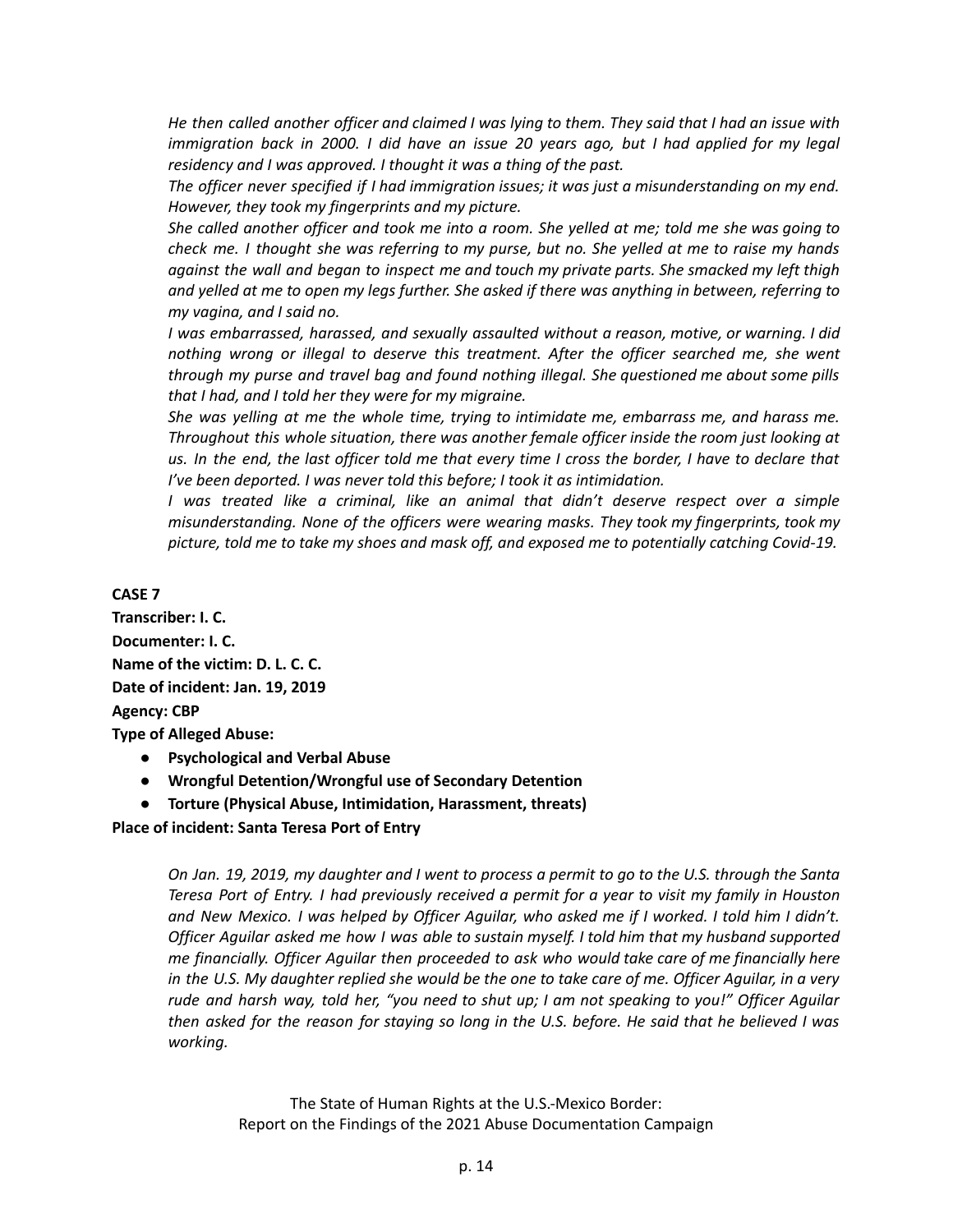Officer Aquilar told me, "be honest, being in the U.S. for a year without working is a lot, and if you really didn't work, then you should be ashamed of yourself. If you are not honest, I can arrest you. If you are not honest, I will arrest you." I was indeed handcuffed and taken to this room, *where I stayed more than 2 hours. They pressured me to say something that was not true.* Officer Aquilar kept telling me that they did not believe me. He left the room for a bit and then *came back to continue pressuring me, asking me just to tell them the "truth." Officer Aguilar* kept pushing me to say that I either took care of children, worked in the fields, or maybe watched *over my grandkids. I explained that my grandchildren were older and spent most of their time at school.*

I also told them that the handcuffs were a little too tight. I felt sick because I also have diabetes. I *asked him if they could remove the handcuffs. Officer Aguilar responded that if I signed, he would remove the handcuffs.*

I then asked if I could have an attorney present. A lieutenant later showed up. He was very nice; *he returned my visa and released me. However, officer Aguilar threatened that he would make* sure I never returned to the U.S. Until today, I am not sure what can happen. I would like to visit *my pregnant daughter, but I am not sure if I am able to after that ordeal.*

#### **CASE 8**

**Transcriber: I. C. Documenter: I. C. Name of the victim: A. V. R. N. Date of incident: Nov. 13, 2021 Agency: CBP Type of Alleged Abuse:**

**● Deprivation/Denial of Basic Needs/Services (Access to Medication) Place of incident: Santa Teresa Port of Entry**

> In the past months, I had surgery on my leg. On Nov. 13, I went for a follow-up to Juarez so they *could remove the nails from my leg. While at the doctor's, I was prescribed Tramadol with Ketorolac for the pain because I had severe pain. I bought a box with ten pills.*

> At the Santa Teresa Port of Entry, the officer, who seemed to be of Latin origin, asked me if I was *bringing back money or medicine supposedly because he saw me on crutches. I told him I did have medicine with me and showed him the prescription.*

> *The officer then sent me to secondary inspection and told me to step out of the car. After* struggling, I was able to get out of the car, and three more officers showed up. An Anglo, a *Hispanic female officer, and one Hispanic male officer around 50-60 years old. This last officer* was the one who did not allow me to bring in my medicine. The other two officers kept asking him to allow me to bring my medication since I had a prescription and it was only ten pills, which I really needed. But he refused, stating that the prescription was not valid in the U.S. and that the *pills were like bringing in weed.*

*That night I was in so much pain because I could only take Tylenol for my pain.*

#### **CASE 9**

**Transcriber: I. C.**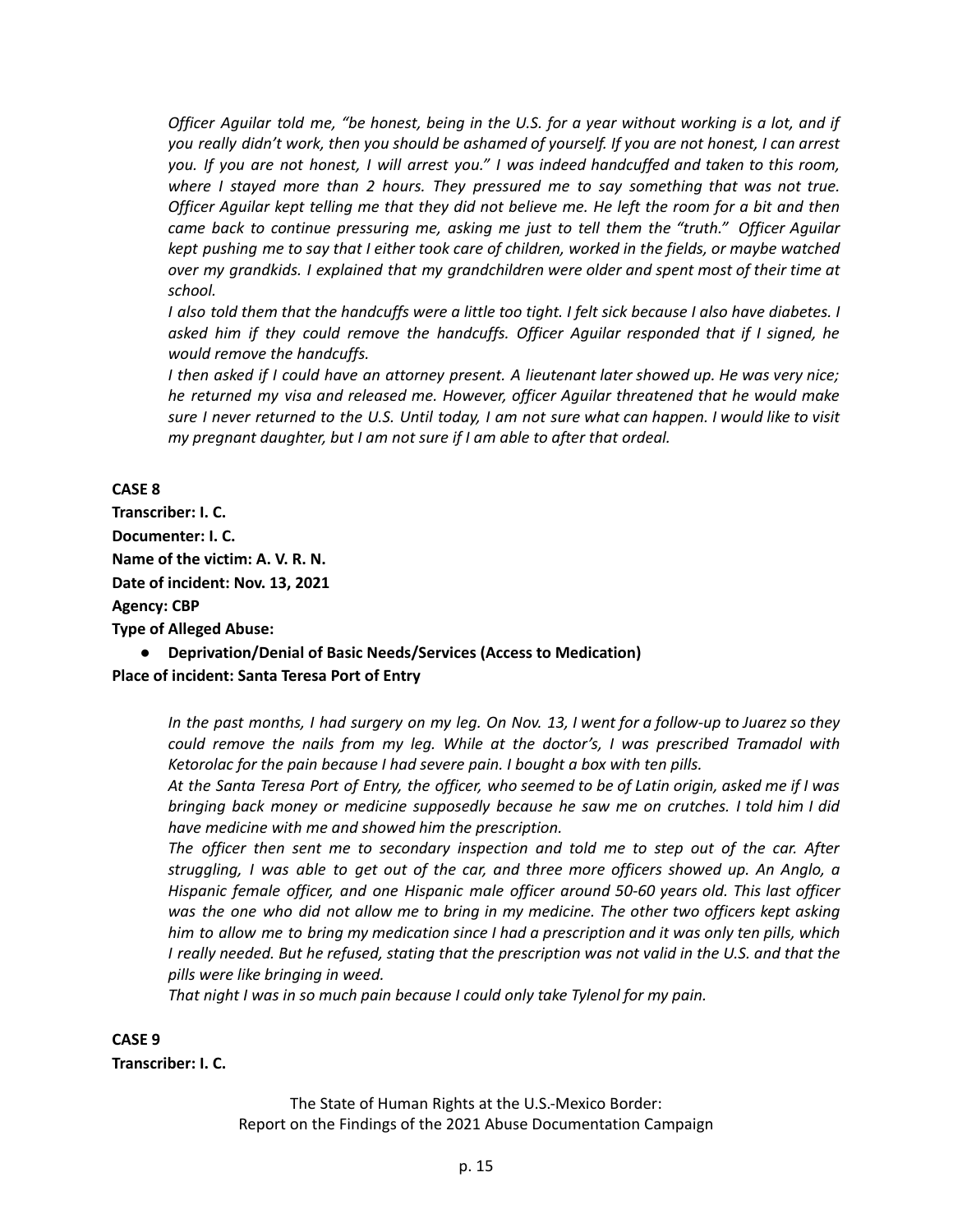**Documenter: I. C. Name of the victim: P. E. Date of incident: Jan. 6, 2021 Agency: CBP**

**Type of Alleged Abuse:**

- **● Wrongful Denial of Humanitarian Visa**
- **● Psychological and Verbal Abuse (Intimidation, Threats)**

#### **Place of incident: Port of Entry Santa Fe**

*On Jan. 6, around noon, I arrived at Santa Fe Port of Entry to ask for humanitarian parole because I wanted to see my son, who had suffered a motorcycle accident. There had been an* explosion, and my son had suffered burns on a good portion of his body. He was transported to a *specialty hospital in Lubbock, Texas.*

*At approximately 1 p.m., Supervisor Escobedo saw my documents. He didn't come back until 4:30 p.m. and asked me the reason for seeking a humanitarian visa. I explained what had happened* to my son, and it was then that he stated he was going to deny my request for not paying taxes in *the United States.*

He proceeded to tell me, "you don't pay taxes; you have children here but still don't pay taxes." I *told him I did indeed pay taxes and explained that I have owned a property here since 2003, where my children live. I even told him that last time, I paid \$4,500 in taxes.*

I invited him to search the property registry. He still denied the request. He said not to make a big deal because he could just take my visa away. He also warned me and told me not to go to another port of entry because I was risking my visa. My son was hospitalized from Dec. 29 to Feb *8, and I was not allowed to see him.*

#### **BORDER PATROL**

**CASE 10 Transcriber: M. G. Documenter: L. L. Name of the victim: M. B. Date of incident: Mar. 2021 Agency: Border Patrol Type of Alleged Abuse:**

- **● Wrongful and Entry without Permit in Private Property**
- **● Reckless Driving**

**Place of Incident: Sunland Park, NM**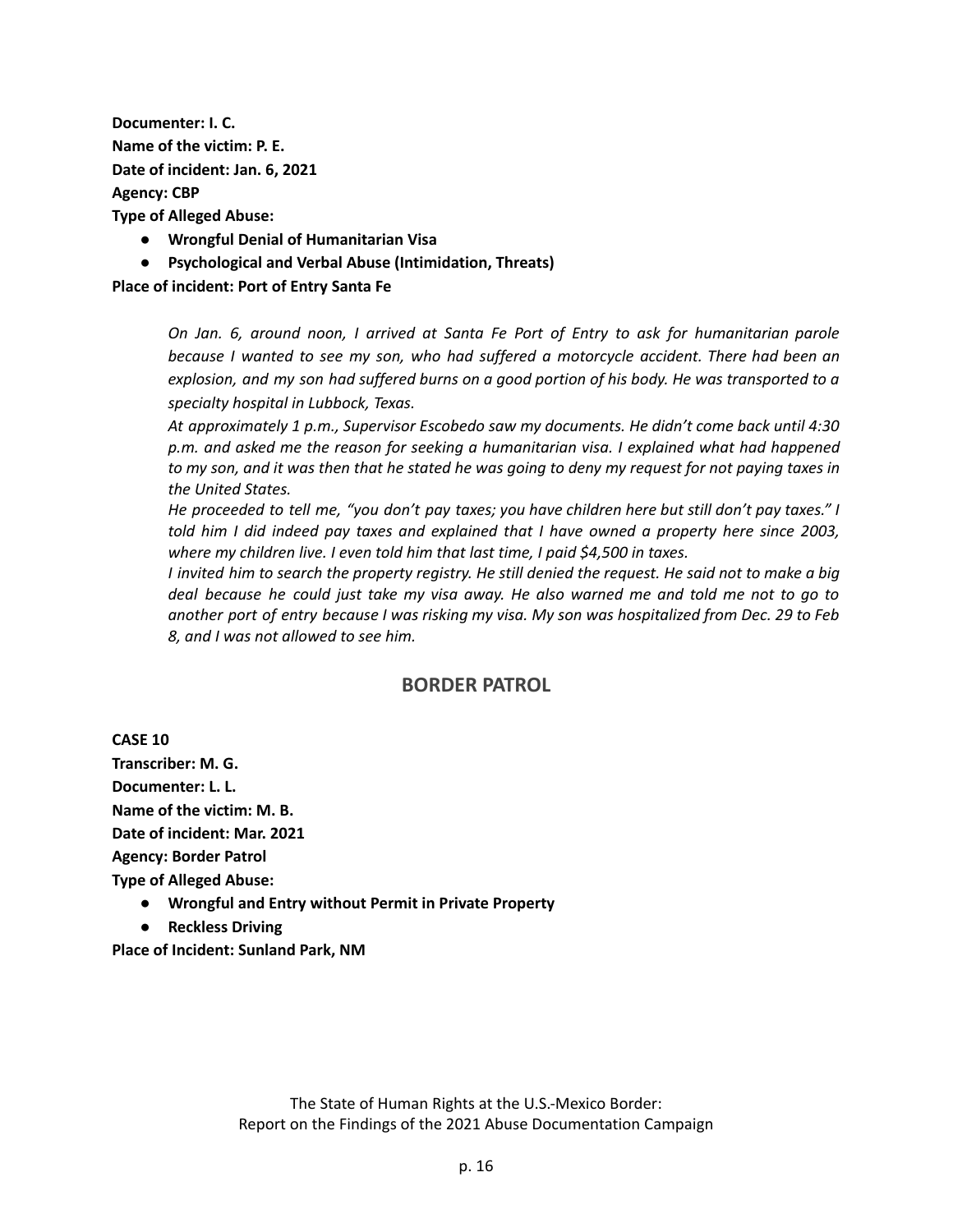My name is M.B., and I live in Sunland Park, New Mexico. The Border Patrol comes in and out of *my porch without permission. This makes me feel unsafe because my kids cannot just go outside* and play. My children are afraid to get run over by their vehicles since they have come in multiple *times with their motorcycles.*

*We only want them to respect our property and stop discriminating against us because we are Mexicans.*

**CASE 11 Transcriber: I. C. Documenter: L. L. Name of the victim: C. S. Date of Incident: Mar. 6, 2021 Agency: Border Patrol Type of Alleged Abuse:**

- **● Wrongful Detention**
- **● Racial Profiling**

**Place of incident: Posey Rd., Sunland Park, NM**

My name is M.S., and I live in Sunland Park, New Mexico. On Mar. 6, 2021, at approximately 7:30 *p.m. by Posey Rd., two border patrol SUVs followed my son C.S. and his friend J.L. and stopped them.*

*The border patrol officers opened the vehicle's door and asked them both for their legal documents. The officers spoke in English and asked them if they had undocumented people in the car.*

*The officers took them out of the car and searched it. Once they saw they didn't have anything, they let them go. I believe my son was discriminated against because he is Hispanic.*

**CASE 12 Transcriber: I. C. Documenter: L. L. Name of the victim: M. G. V. Date of incident: Jul. 5, 2020 Agency: Border Patrol Type of Alleged Abuse:**

- **● Racial Profiling**
- **● Psychological Abuse, Verbal Abuse (Harassment)**
- **● Wrongful Detention**

**Place of incident: Mesa Verde St, Sunland Park, NM**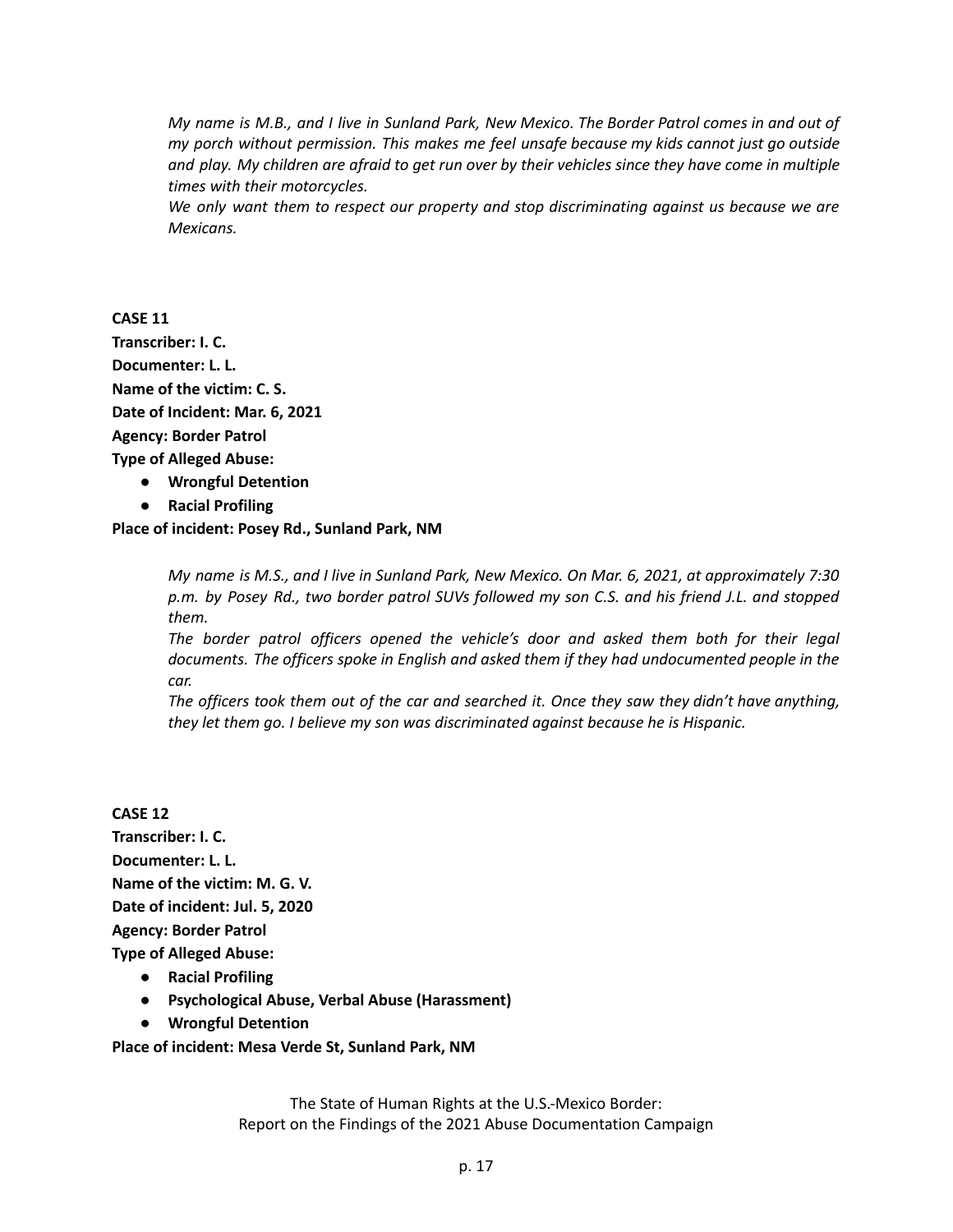My name is P.G.L., and I am a resident of Sunland Park, New Mexico. My partner and I have been *victims of harassment and discrimination by the Border Patrol. On Jul. 5, 2020, at around 9 a.m.,* we were followed by a truck and a border patrol SUV two blocks from my house. We were on our *way to work and stopped at my son's house, but he wasn't there, so we headed to Mesa Verde St. when they stopped us.*

They asked us where the bodies were of those we were going to pick up. I responded that we did not do that type of work. I told them my boss lived a street away, and I am a roofer. This was *when an officer asked me to show him my legal documents. My partner was asked first, and she* responded that she had a border crossing visa. Then they asked me, and I told them I did not have them with me but that I was a legal permanent resident (LPR). They did not believe me and *thought I was lying.*

*One officer started investigating my partner. They told her they were going to arrest her and then* gave her an option to either see an immigration judge or be sent back to Mexico since her visa *was still valid and she could use it to come back. The officers became very rude and had my* partner get into their truck. I was unable to speak to her. They took me back to my house to get the proof that I was an LPR. I asked them to allow me to speak to my partner because she was *the one who knew where my documents were, but they refused and continued to be rude. I went inside the house to show them the proof, and I brought my partner a backpack and her purse.*

*I have been communicating with my partner over the phone. She tells me she is doing fine, but she is worried about her two daughters because they had to stay with their aunt. Her daughters are both U.S. citizens; they are 12 and 10 years old.*

*I am worried about my partner's daughters' safety; they fled because of domestic violence from their biological dad. I feel that I was discriminated against because of my appearance; for being* Hispanic. Now I am scared to drive and be stopped again. I also want to add that a week before *this incident, I had been followed and stopped by the same officer, questioned, and let go.* Although at the time I had not paid attention to his name, I recognized him this time. I felt I had *been harassed by the border patrol.*

**CASE 13**

**Transcriber: I. C. Documenter: R. A. Name of the victim: M. A. Date of incident: Aug. 14, 2016 Agency: Border Patrol Type of Alleged Abuse:**

- **● Wrongful Temporary Detention**
- **● Wrongful Immigration Detention of a US Citizen**
- **● Psychological Abuse**
- **● Endangerment (of Children)**

**Place of incident: Border Patrol CheckPoint-Sierra Blanca**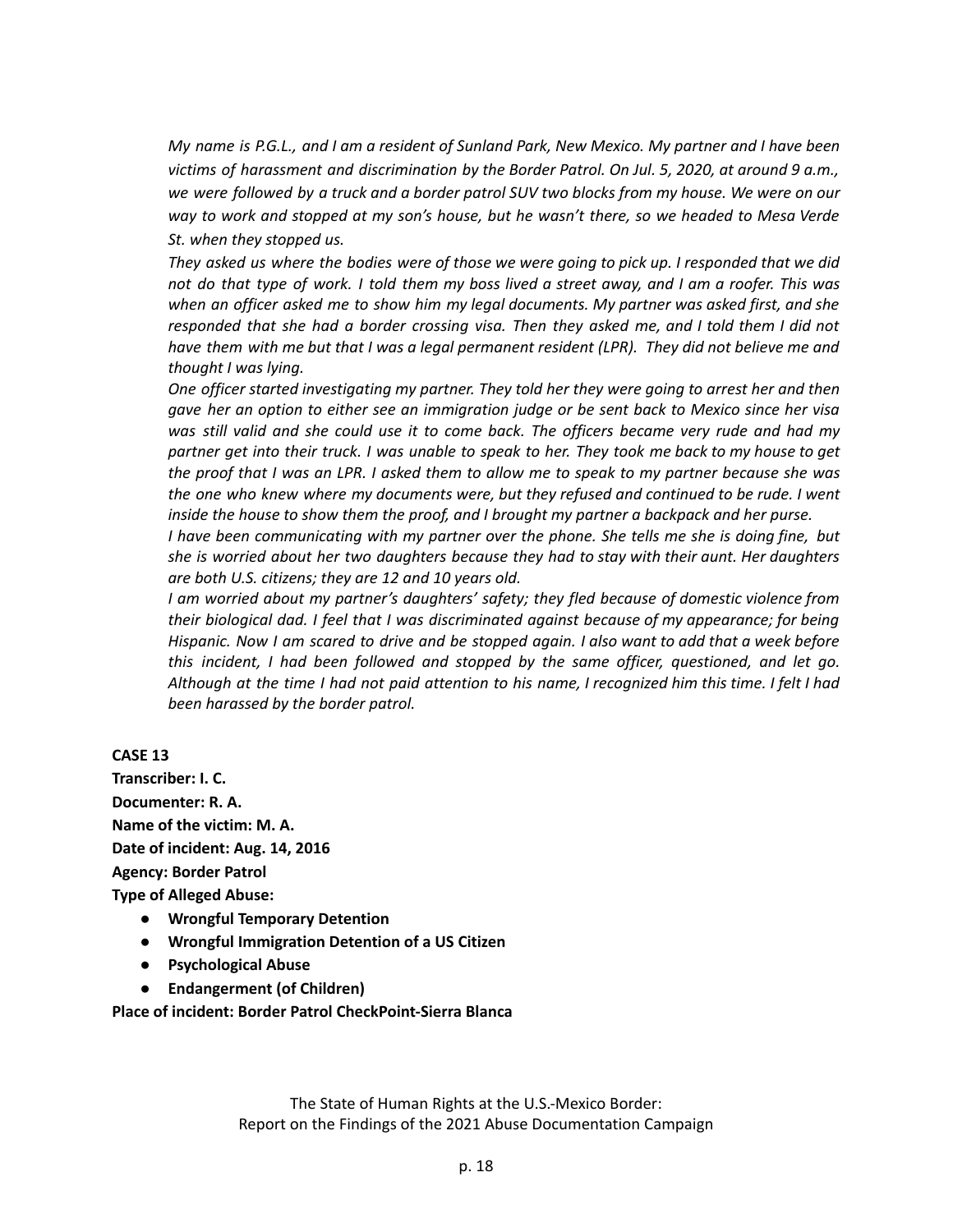My name is M.A., and I am a mother of seven children. They all have an eye disability and had to *undergo surgery. I had to go to my children's surgery at the specialist's order, and the hospital arranged everything for me to go. The hospital was aware of my legal status and helped me. On Aug. 14, 2016, I left with my children to San Antonio on a commercial bus.*

*When we arrived at the Sierra Blanca checkpoint, a Black Border Patrol officer went up to review* the documents. He did not speak Spanish. I showed him all the documents I had with me, but he did not understand anything. They decided to get me off the bus with my children. It was a very *cold day. They detained us for approximately two to three hours, so we missed our bus. We were there until around 12 midnight or 1:00 a.m. They went through my documents and muttered to* each other that it had been a mistake to get us off the bus. When they let us go, I asked them how I would get to San Antonio, and they told me to take the next bus. The officers saw that no buses were passing by, so they took us to the nearest gas station in Van Horn to take the next *bus.*

I cried as I saw my children fear and question what was happening to us. We were all afraid of not knowing what would happen to us. I cried out of frustration because I was scheduled to be at the hospital at 6 a.m. since my children's surgery was at 9 a.m. Luckily I was able to speak to my sister, and she was able to pick us up after 2-3 hours of waiting. We were on our way to San *Antonio when we got into a car accident. The car was destroyed. I feel that because the officers did not do their job or knew their job, we were unable to reach our destination. Therefore my children lost an opportunity to get the necessary surgery. The discrimination, humiliation, and bad treatment of the incredulous agents stopped them from complying with a humanitarian order. I hope this will not be repeated with any more family!*

#### **Incident on Sep. 12, 2020**

*My name is M.A., I have seven children, and four of them have a syndrome called Blepharitis. On Sept. 12, 2020, two of my daughters had an appointment with a specialist in Dallas, Texas, for their eyelid lift procedure. My husband, my four sick children, and I headed to Dallas. We decided to drive through New Mexico because I had a bad experience driving through Sierra Blanca. When we arrived at the New Mexico checkpoint (Hwy. US-180), they asked us to get out of the vehicle. We were questioned over and over by different agents. I showed them the appointment we had and explained it was the reason why we were traveling. The agents took a family picture of us, which we didn't understand the reason for.*

We had been there for four hours. They kept telling us we were getting ready to be released, but it was a lie. They made me wait in the truck while they held and questioned my husband. Officer Romero finally came out just to tell me we were allowed to leave, but my husband would have to *stay behind.*

The officer said these were orders from his supervisor. I asked officer Romero if sending me to the *truck was a tactic they used to detain him, and he denied it. Officer Romero insisted that the* order came from his supervisor. I drove off very upset, and I called my coordinator R. A. to explain *what had happened. She told me to go back to the checkpoint. When I arrived back at the checkpoint, I was told my husband would not be able to leave by the supervisor's orders. I told*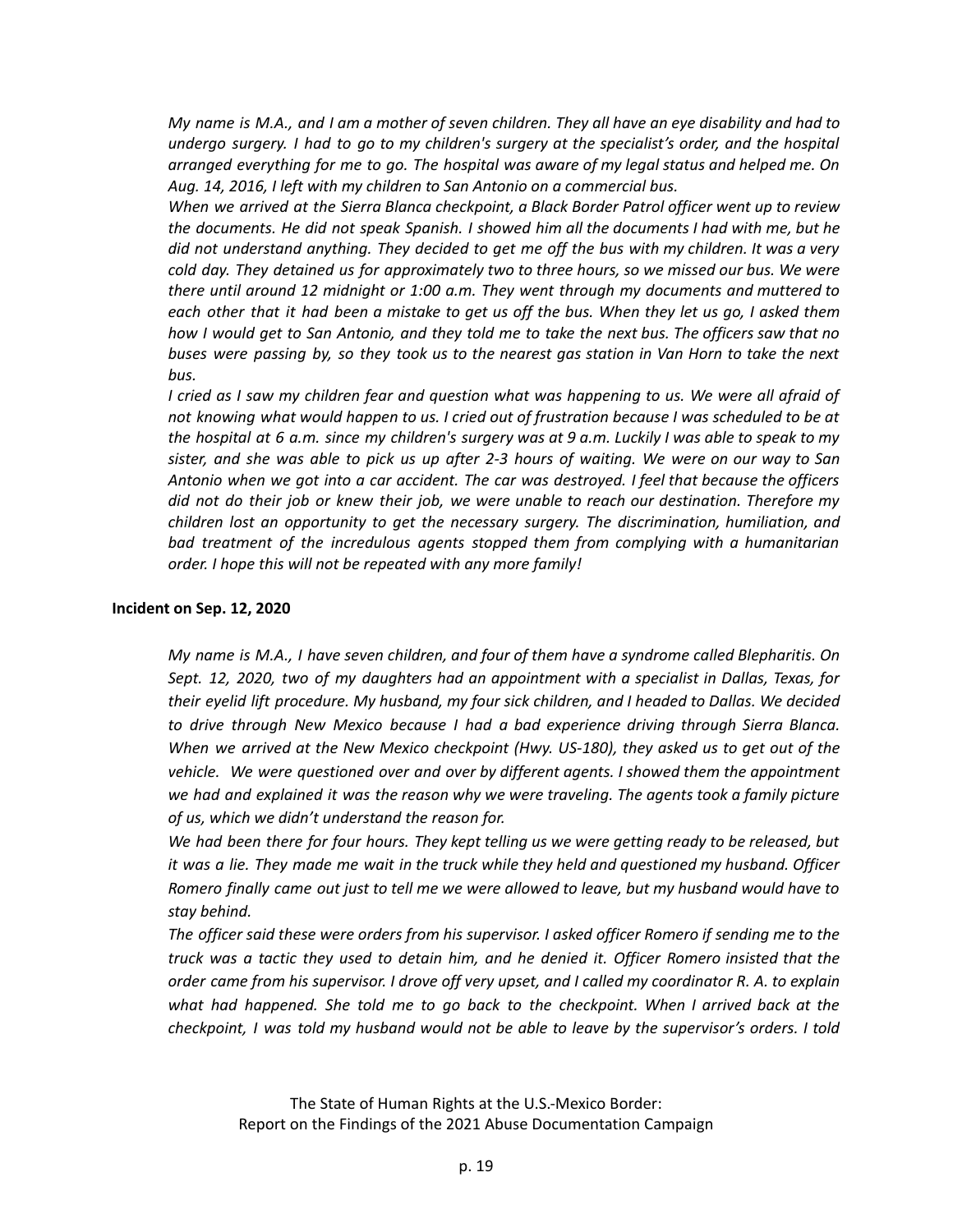them I understood but that I wanted to wait for him. The officer very rudely and sarcastically said *to go ahead and wait for him till Monday. The officer indicated to me where to park.*

*Shift personnel had changed. A nicer officer came to ask me about the hospital information. He commented to my son that he was not sure why they released us but not my husband. Many hours passed by, and they kept questioning us about the same thing over and over.*

*My children and I waited for eight hours, suffering from hunger and cold. My children were crying for their dad. Finally, my husband was released at 10:40 p.m. and was given an* appointment for the next day, Sunday, at 8:00 a.m. in El Paso so that they could put on him an ankle bracelet. I asked them if I also had to go with my husband to the appointment, they said I *had to.*

*The officer recommended that we cross back through the same checkpoint since they had everything documented and would not have any problem going through. We indeed showed up to the appointment; my husband got an ankle bracelet, and thank God we were able to cross the checkpoint without further problems.*

*It was difficult to see how citizens were denied the right to seek medical attention. I continue with the struggle that my daughters need surgeries and only hope that I don't have to go through this again.*

**CASE 14**

**Transcriber: I. C. Documenter: I. C. Name of the victim: J. N. L. Date of incident: Sep. 25, 2021 (6:30 pm) Agency: Border Patrol Type of Alleged Abuse:**

- **● Physical Abuse**
- **● Psychological Abuse (Verbal)**
- **● Physical Abuse of a minor (13 Yro)**
- **● Psychological Abuse on Children**

**Place of incident: Rio Grande river in downtown El Paso**

On Sept. 25, at around 6:30 p.m., my son and I crossed the Rio Grande River to the United States *at the height of Oro Street, where the train ended. When we crossed there, we stayed because we saw that the border patrol truck was coming. When it arrived, an officer got out quickly and screamed at us. It seemed like he was under the influence of some drug because out of nowhere,* he grabbed my son by his shirt and pressed him down against the gravel. I told him, "buddy, you cannot treat my son like that; he is a minor. He is only 13 years old, and I will report it."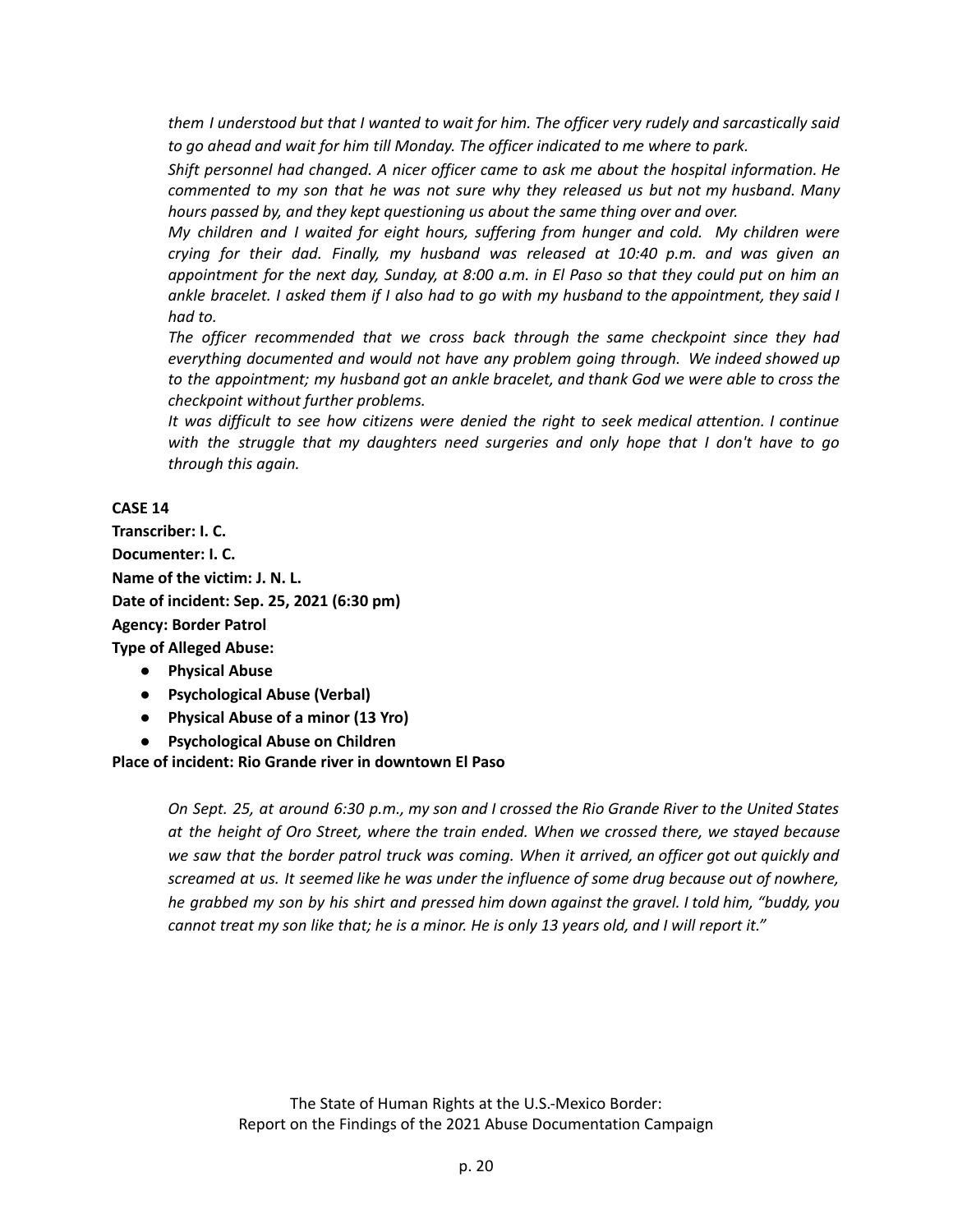He threw me face first and then grabbed me by my neck. I felt he was suffocating me. He yelled at me and told me to go ahead and report him and called me "trash." He said, "I am not your *buddy; I am an immigration officer."*

We never tried to run. He seemed to have a Dominican accent. He called on the radio for backup, *and soon other officers arrived in a gray-colored uniform. I realized they were sheriff officers. I told the sheriff officers about the mistreatment my son received from the Border Patrol officer. I asked them if I could report it. They responded that they were county officials and they were there to transfer us to get fingerprinted. I was nervous and scared and did not notice the patrol number or names. They took our fingerprints and then took us over the bridge to Juárez.* My right arm hurts, and my neck hurts even from drinking water. My son is also sore and in pain. *This was not fair treatment.*

#### **CASE 15**

**Transcriber: I. C. Documenter: A. A. Name of the victim: J. D. V. P. Date of incident: Oct. 5, 2021 Type of Alleged Abuse:**

- **● Harassment**
- **● Psychological Abuse**
- **● Wrongful Arrest**
- **● Wrongful Expulsion under Title 42**

#### **Place of incident: Greyhound Terminal in El Paso, Tx**

On Oct. 5, 2021, around 2:30 p.m, my wife, my baby, and I arrived at the Greyhound Terminal in *El Paso, Texas. My wife went in to buy the tickets when two people in civilian clothes arrived. They showed me some police badges. I was waiting for my wife outside the terminal when they asked me what I was doing there and requested my identification.*

*I showed them my New Mexico driver's license, but they told me that the driver's license was* useless. I asked them why, If I had obtained it legally. They replied that it was not a legal document and even tried to rip up my driver's license. Then I told them that I did not have legal *status and that I had a case pending.*

*They started to investigate more. Even Border Patrol arrived. One of the civilian officers was very* rude and offensive. He told me things like I had no rights here in the United States and that I was *not an American. He sarcastically said I was not staying in this country while he would.*

*Then the other civilian officer, who was an immigration officer, started interrogating my wife and began to threaten her. My wife has DACA, but the immigration officer said, "you know that if I want to, I will take away your permit and send you back to Mexico because you should not be together or be married to an illegal?"*

*They made comments and told her to wait before buying the tickets because she may end up* saving the money, making it seem as if I was going to be deported. My wife cried because she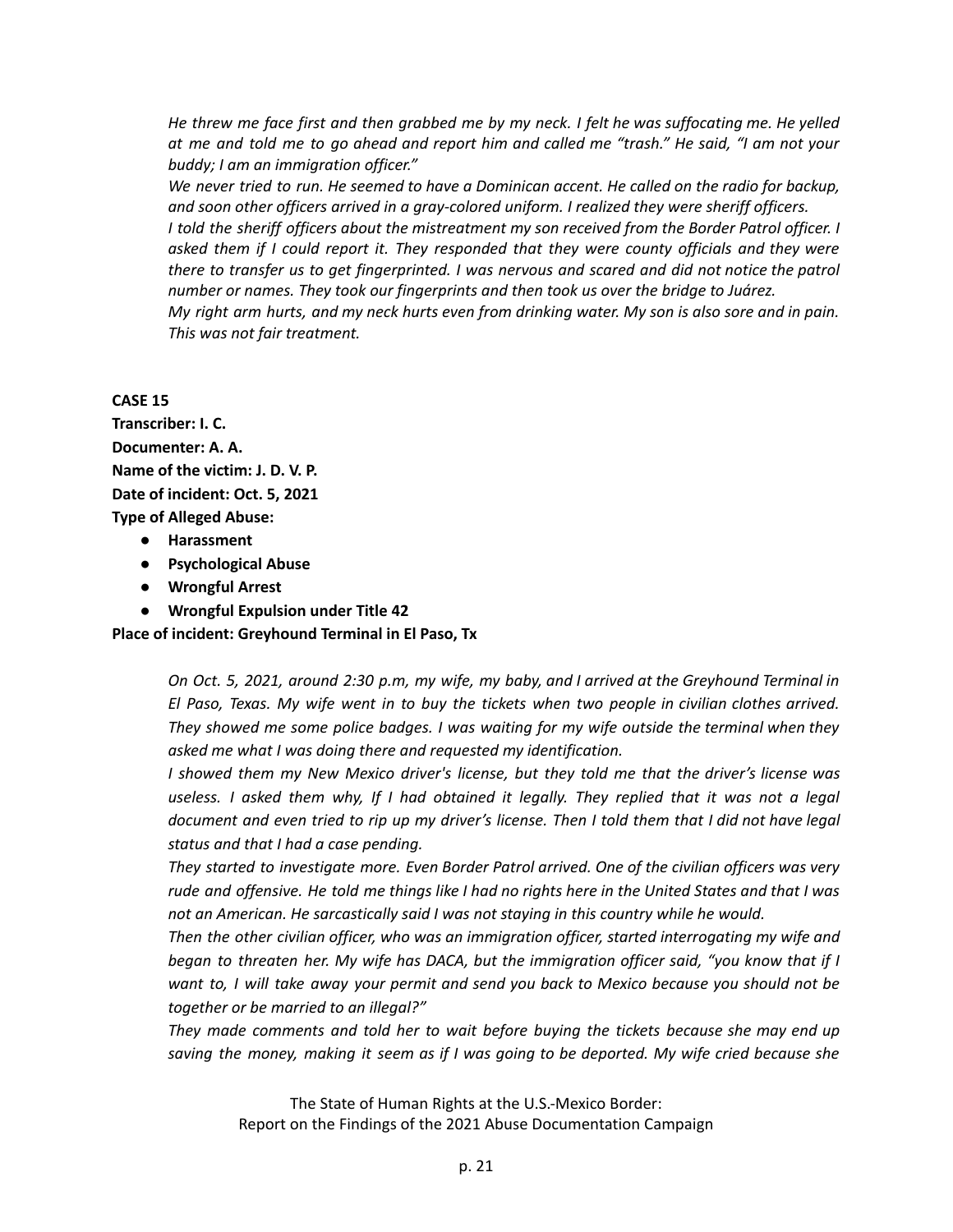*was scared of them taking me away. They were being insensitive and told her to shut up. They handcuffed me and took me inside a patrol car.*

They took our documents away from us and then took pictures of them. I was taken to an office *close by, where they reviewed all of my documents, fingerprinted me, and took my mug shot. They put me inside what looked like a dog kennel. After about thirty minutes, they walked me across the bridge.*

### **IMMIGRATION AND BORDER ENFORCEMENT (ICE)**

**CASE 16**

**Transcriber: I. C. Documenter: A. A. Name of the victim: F. S. G. Date of incident: Jan. 22, 2021 Agency: ICE, Border Patrol, and State Trooper Type of Alleged Abuse:**

- **● Wrongful Entry (at Home)**
- **● Psychological and Verbal Abuse (Intimidation, Threats)**
- **● Psychological Abuse on Children**
- **● Reckless Covid-19 exposure**

**Place of incident: Anthony, TX**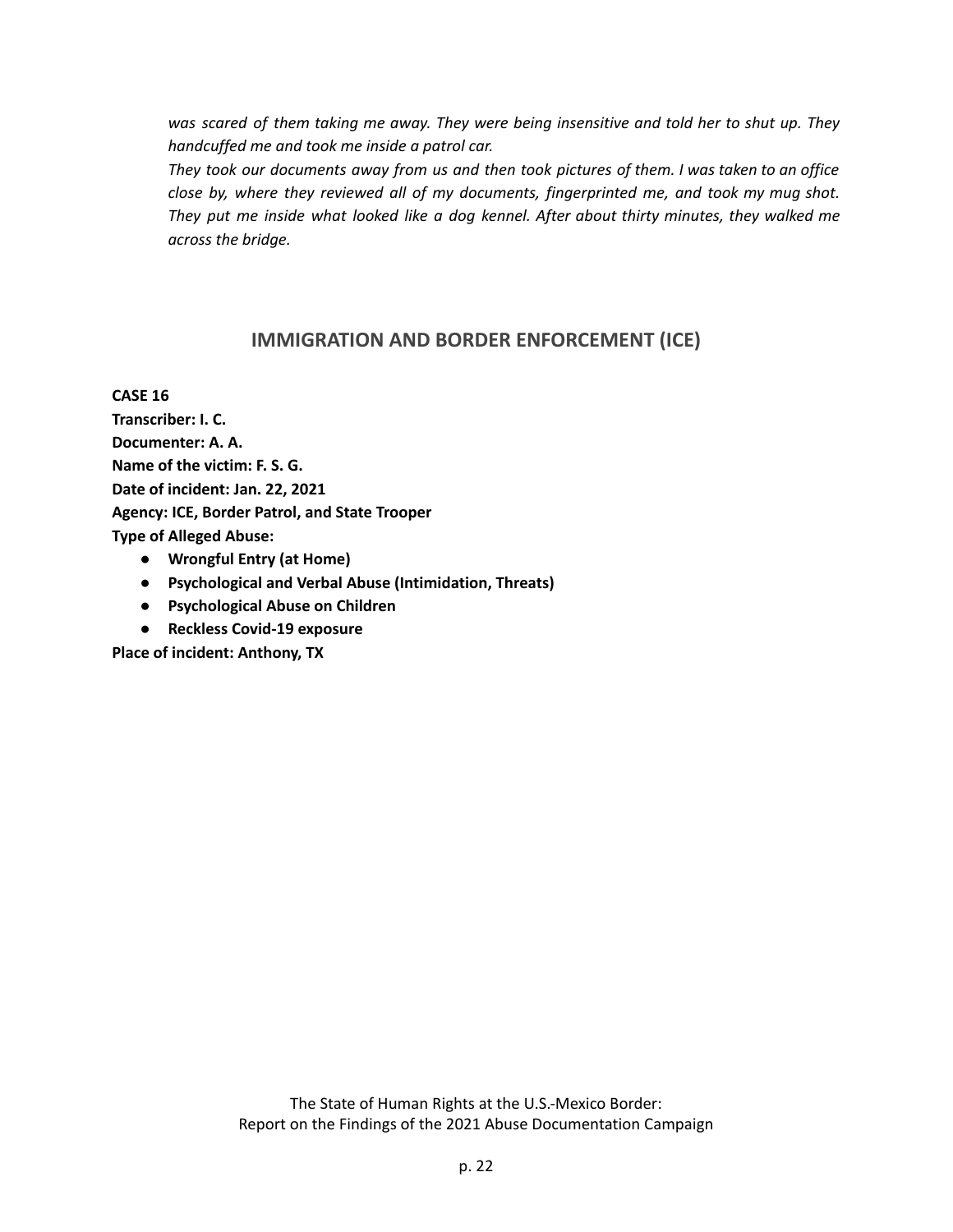On Thursday, Jan. 20, 2022, at 11 A.M., someone knocked on my door. When I opened it, it was *an ICE agent dressed in civilian clothes, along with border patrol agents and State Troopers. The ICE agent told me that they had an anonymous report that undocumented people were here in* my house. I told him no, there was no one there, and he could not enter. He put his foot on the door and told me they had to go in because they had that report. I told him he had to bring a warrant. He said he could get the warrant, but if they went for it, they would come back and *break down the door.*

I told him to wait for me and let me make a call. I called Lourdes Vázquez, a coordinator with the *Border Network for Human Rights, because the agent had his foot on the door and did not move it. When Lourdes answered, I told her that immigration and state troopers were there and that* they didn't want to bring a warrant. I asked the agent to move his foot to close the door. Lourdes asked me to inform him he had to get a warrant. They said if they bring it, they will come back and take all of us, and separate us from our children. I had the cell phone on speaker. Lourdes *asked his name, and he answered, "Marcos Arteaga." She told him that if he didn't bring a warrant, he couldn't go in. She informed him that they couldn't enter my property just because of* some gossip. She also stated that she was going to talk to the director of the Border Network so that he could talk to the agents' boss, Chávez, to check if he could enter without an order. The *officer didn't pay any attention to Lourdes and continued talking to me.*

*There were four children with me, my grandchildren, and they were terrified. I was in shock; my blood levels dropped from the intimidation and shame I was subjected to. I felt like a criminal; I was humiliated. They put us all at risk of Covid- 19 because they weren't using masks and went into the house.*

*My daughter came down from the top floor when she heard the argument and threats from the* agent. She said, "OK, I'm going to let you in, but I want you to trust me because I'm going to trust *you." They entered without a mask and searched the whole house up and down. Before they left, they said they had already checked everything; there was no one else. They thanked us and told us that we would probably never see them there again. The agent repeated that if they had brought the order, they would have taken us all. The agent further stated that Lourdes seems "very comfortable in her house."*

#### **DETENTION CENTERS**

**CASE 17 Transcriber: I. C./M. A. Documenter: M. A. Name of the victim: H. P. G. Date of Incident: May 24, 2021 Agency: Serv Pro Company/Fort Bliss Detention Center Type of Alleged Abuse:**

- **● Reckless Covid-19 exposure**
- **● Violation to the access to basic needs while in detention**
- **● Psychological Abuse**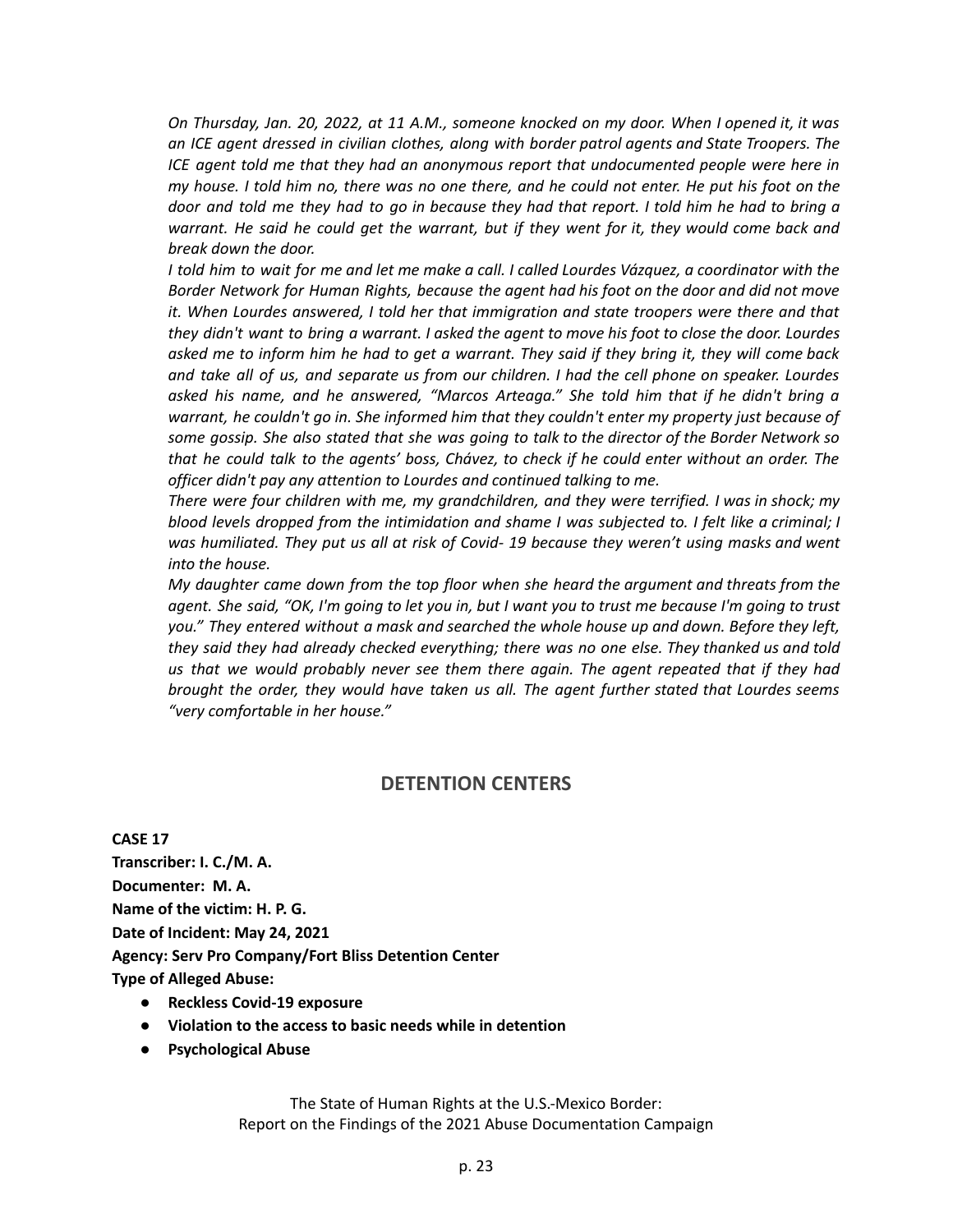#### **● Sexual Abuse**

#### **Place of Incident: Shelter Operation Serv Pro Carpa#8**

*I, H.P.G., started working in the tents where they have unaccompanied minors in Fort Bliss on May 14. I noticed several cases of abuse that were happening. For example, one night, a child* woke up and told me, "my eyes hurt." I took him to the nurse; he had covid. But the children were *all mixed up, and they were getting infected. They weren't eating well as the food was raw.*

Later, I learned that the children have been in detention for 45 to 56 days. They have to brush *their teeth in the showers because the employees close the bathroom door to prevent them from using it. The children dry themselves with their own clothes because there are either no towels or very small towels.*

*The children are so afraid that they want to be deported; they can no longer bear the mistreatment they are facing there. The children also told me that tent workers let children touch* their private parts. They also yell at them to go to sleep and wake them up in the morning by putting the horns in their ears. They have no blankets, only sheets, and it gets very cold at night. *They get sore throats.*

During the day, the tents are very hot. The girls are given underwear so small for them that it cuts their legs. There is a lice pandemic, and they just put nets over their heads. There are about *900 children in each tent and around 78 beds.*

I worked there for a few weeks. I do not wish that on anyone, and I am not afraid to discuss what *I experienced there.*

**CASE 18 Transcriber: I. C. Documenter: I. C. Name of the victim: R. Q. I. Date of incident: May 28, 2021 Agency: ICE/Otero Processing Center Type of Alleged Abuse:**

- **● Violation of Constitutional 5th Amendment Rights (Double Jeopardy)**
- **● Deprivation/Denial Basic Needs (Emergency Medical Response)**
- **● Psychological Abuse (Intimidation, Threats, Retaliation, Solitary Confinement)**
- **● Reckless Covid-19 exposure**

#### **Place of incident: Otero Processing Center**

*My name is R.Q.I. and I was born in Ciudad Juarez, Chihuahua, Mexico. I have been detained by ICE for the last eight months. In May 2020, I returned to the U.S. with my Legal Permanent*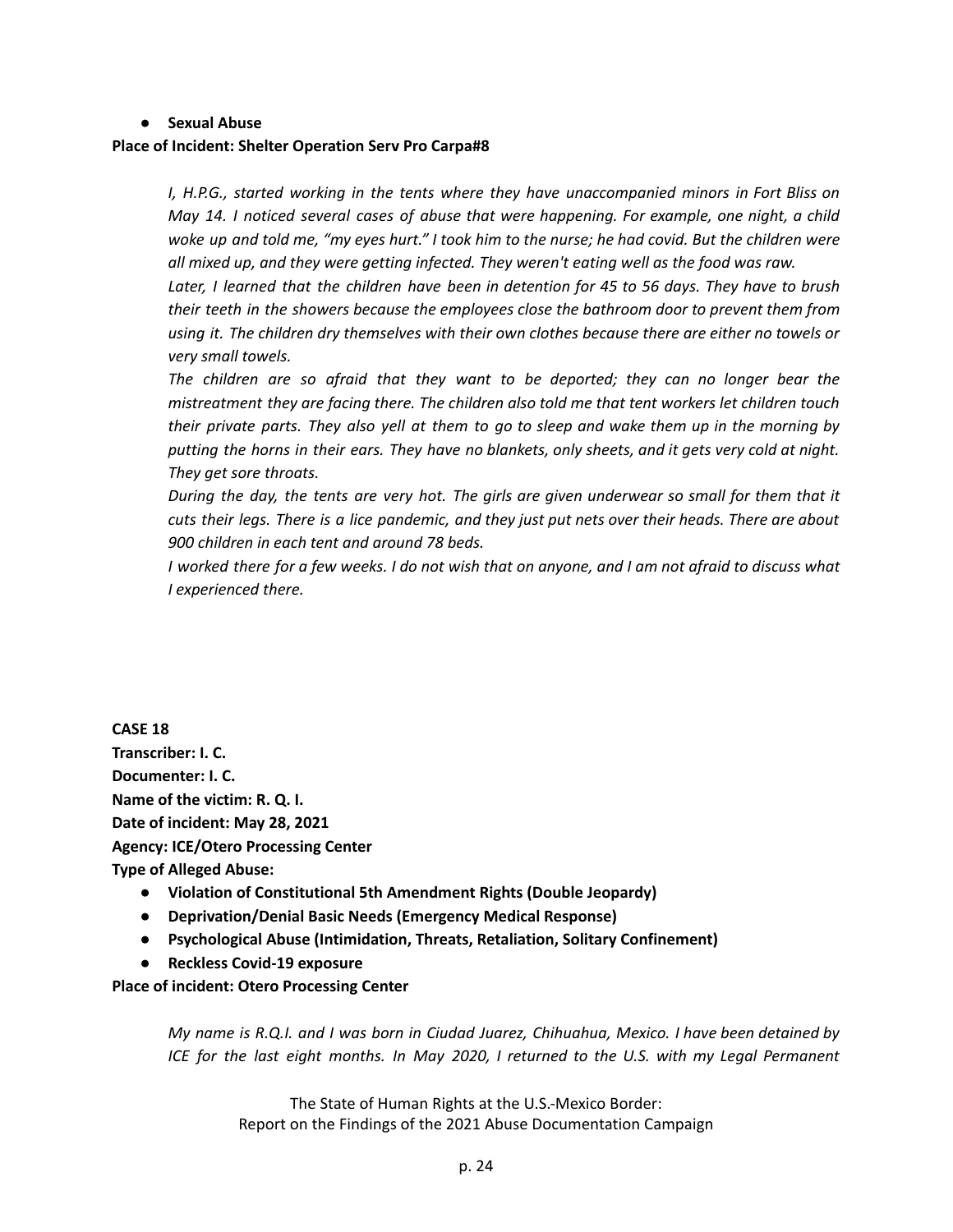*Residence (LPR) card. ICE arrested me at the Zaragoza Port of Entry, stating that I was arrested* because of an issue I had in 2009. That issue had taken me to the Otero processing center, it got *cleared, and I was released. I explained that it was a mistake because it was already resolved; I renewed my LPR and traveled to Juarez frequently. But they arrested me and took me to the EPPD station and then to Odessa. On Oct. 23, after 3 or 4 months of being held without an explanation, they took me back to ICE in El Paso Processing Center. Afterwards, they transferred me to the Otero Processing Center, and I have been here since then.*

*I am writing to you because it is urgent that attention is paid to this place, that they do something so that the abuses and violations of all kinds of human and civil rights are stopped and are caught in the public light, and that these private detentions are closed. Here the detainees are only a source of money production for MTC, which is the company that runs the center.*

About a month after my arrival in Otero, I began to suffer pain in the abdominal area. It was so painful that I couldn't sleep; I cried from the pain. For two weeks, the medical staff only gave me *Tylenol. Even though I told them many times that I had been hospitalized previously for gallbladder problems, they ignored me. Finally, they sent me to Del Sol Hospital, where I underwent emergency surgery. Days later, they returned me to the Otero Processing Center,* where they put me under COVID quarantine for ten days. After those ten days, they sent me to a *regular dorm. A few days later, the area of the surgery became infected and opened. I had to wait two weeks to get antibiotics. It's important to mention that I suffer from various illnesses. Here, there are also no measures to prevent COVID.*

*Also, if you want to protest, you are immediately threatened by the security guards.*

*They are offering the Johnson and Johnson vaccine only. If we refuse to take the vaccine for fear* of the adverse effects, they try to pressure us, telling us that ICE will only let go of those who *have taken the vaccine. They use coercion and threats to pressure us into taking the Johnson & Johnson. More than 25 people here had an adverse reaction to the vaccine, and many were taken to the hospital.*

Another issue is the foodservice. The kitchen is run by the same quards who do not have a food *license or the training to handle food. These same guards are intimidated and forced to work different job positions and at different hours, whether they like it or not. There are lawsuits pending in the state of New Mexico against the MTC company. It is horrible. There are many more details. I was sent to solitary confinement for peacefully protesting against the cleanliness of the place. I was then visited by Lieutenant Baker, who threatened me.*

#### **El Paso County Sheriff's Office (EPCSO)**

**CASE 19 Transcriber: M. A. Documenter: M. A. Name of victim: E. P. and J. S. Date of incident: May 19, 2018**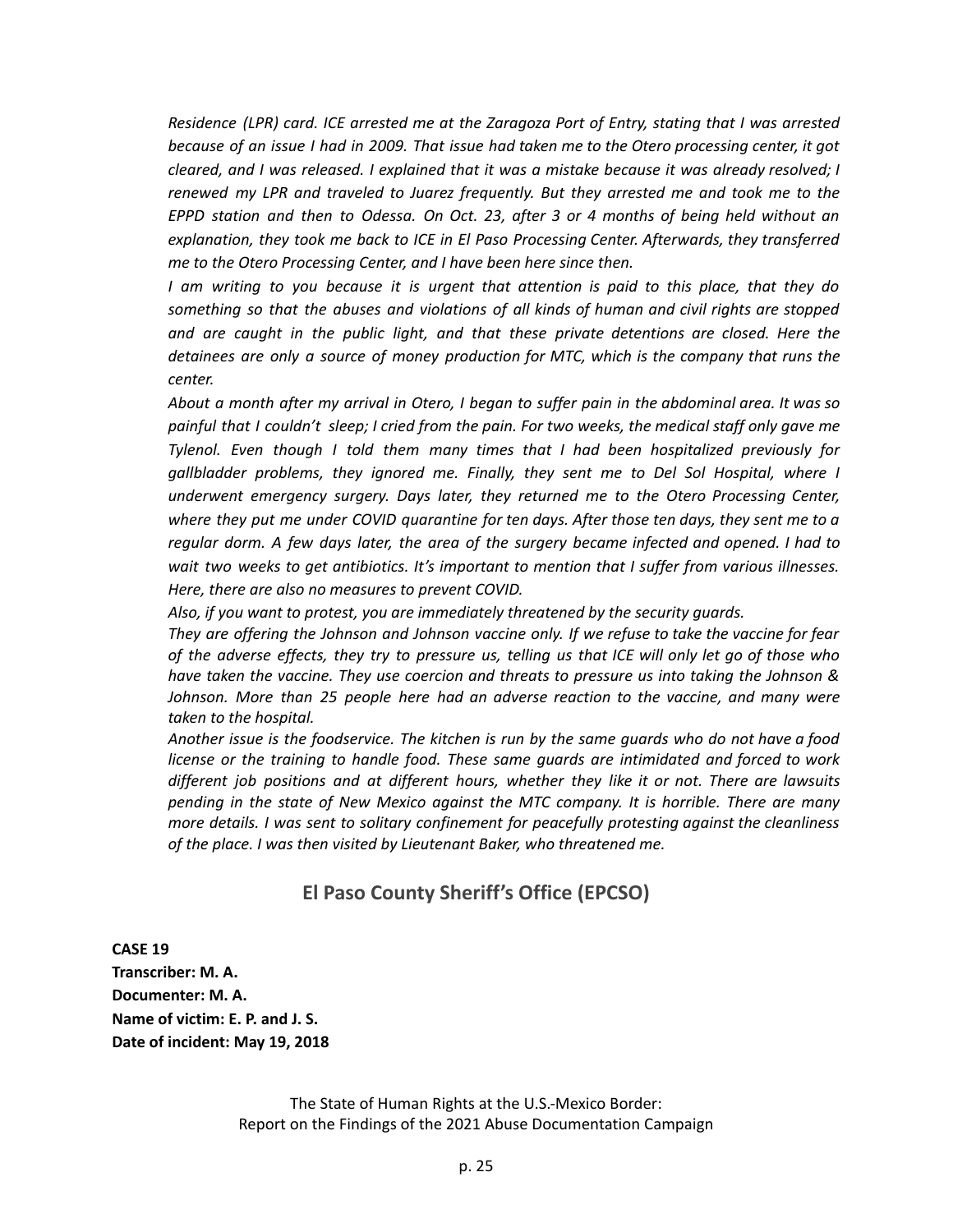**Agency: El Paso County Sheriff Office**

**Type of Alleged Abuse:**

- **● Wrongful Search of Vehicle and Personal Property**
- **● Racial Profile**
- **● Psychological Abuse**

**Place of Incident: outside Mountain View High School**

On May 19, 2018, at around 3:30 p.m., I went to pick up my son Jose from school. Leaving the *school parking lot, a deputy sheriff honked at me and pulled me over. The officer's name is* Roberto Gandara. He asked for my driver's license, and I told him I did not have any. He then proceeded to ask me to get out of my vehicle. He told me he would search my car. Then he took my purse away. He told me that my son was a gangster because he saw his school notebooks had *some drawings. Then he said he was going to search the trunk because we had cocaine. This was* a lie. I had flour to make tortillas because I sell them. Once he searched everything, he gave me *back my purse. By this time, another sheriff officer had arrived and started questioning my son, asking why we had been pulled over. We thought immigration was going to be called on us. Fortunately, they just gave me a ticket for no driver's license. I was terrified; they tended to whisper amongst themselves.*

**CASE 20 Transcriber I. C. Documenter: M. A. Name of the victim: M. M. Date of incident: Oct. 21, 2021 Agency: El Paso County Sheriff Type of Alleged Abuse:**

- **● Psychological Verbal/Verbal abuse**
- **● Racial Profiling (Discrimination, Attitude of Deputy after seeing Mexican Consular Identification)**

**Place of incident: Mark Jason St., El Paso, TX**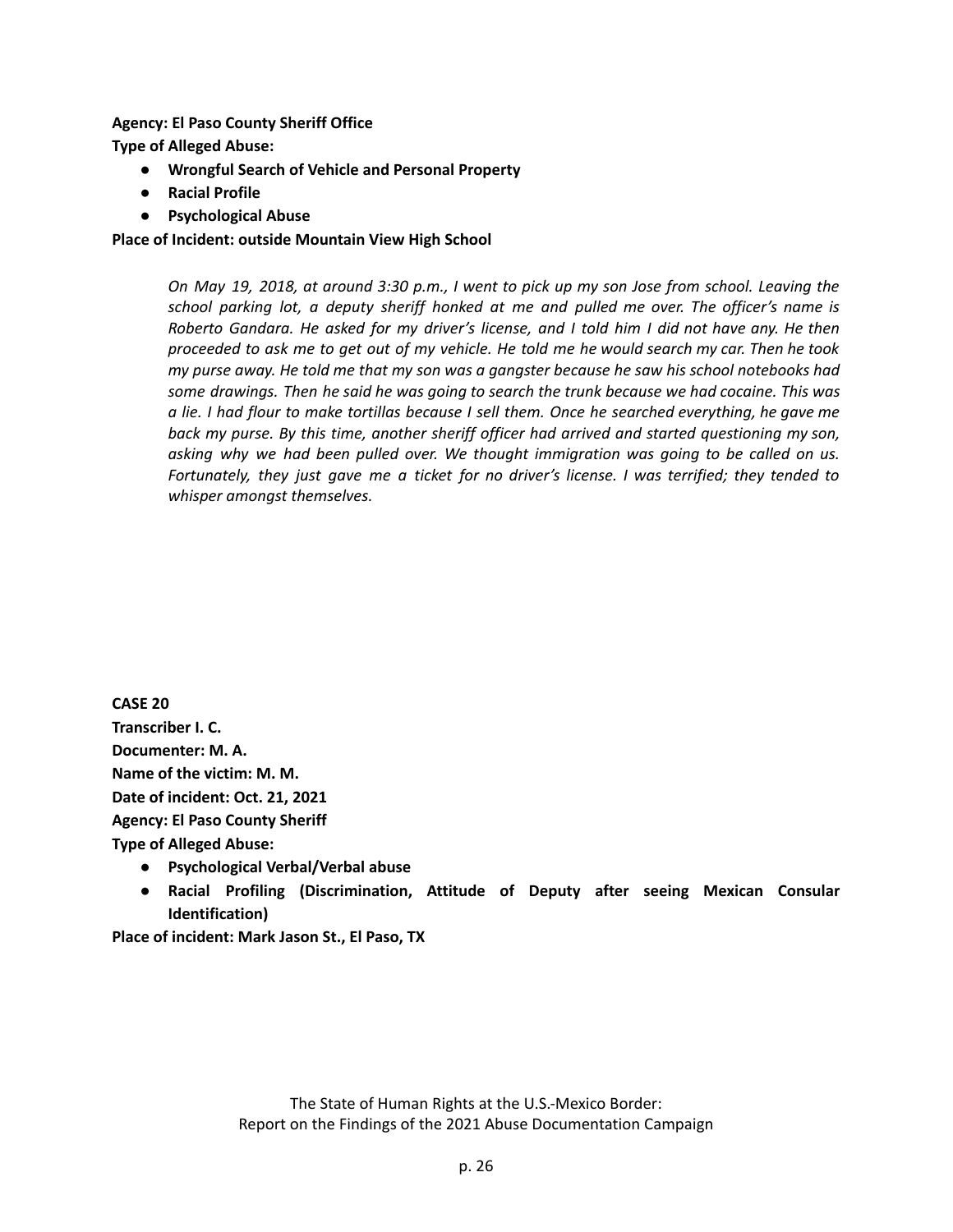On Thursday, Oct. 21, at around 6:40 p.m., I was driving on my way to pick up a friend. I passed *by the elementary school on Mark Jason and saw a sheriff. Soon after, he pulled me over. The sheriff asked me for my insurance and driver's license.*

*When he noticed that I had the Mexican consulate identification, he asked me in an insulting manner, "are you aware you are not supposed to drive without a driver's license?" and I responded, "of course, I am not ignorant, but that is the only identification I have, do you need another one?"*

*The officer then told me he stopped me because my headlight looked like it was out, and my license plate was not very visible. The officer went to check my insurance and then came back to tell me I was going to receive a warning to change the headlights. I was distraught; I felt discriminated against because of how he expressed himself due to the type of identification. He was very rude to me.*

#### **CASE 21**

**Transcriber: I. C. Documenter: A. A. Name of the victim: J. H. Date of incident: Jan. 26, 2021 Agency: El Paso County Sheriff Type of Alleged Abuse: ● Local Police Enforcing Immigration Laws (El Paso County Sheriff)**

- **● Wrongful Arrest (By Sheriff Deputy)**
- **● Wrongful deportation/expulsion**
- **● Wrongful Application of Title 42**

**Place of incident: Dyer and Taylor St., El Paso, TX**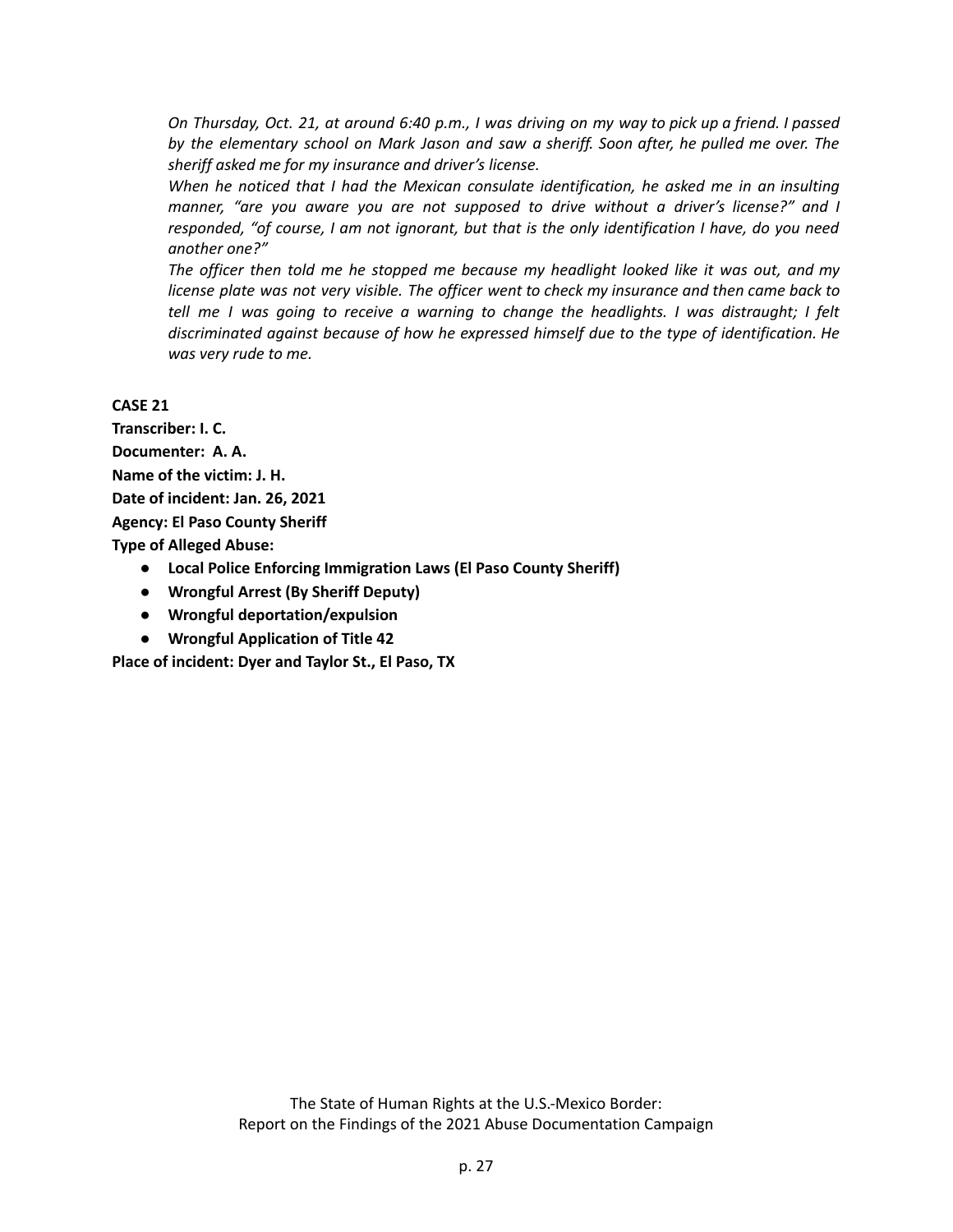*On Jan. 26, around 12:30 a.m., my husband went to the 7-Eleven store. When he arrived, my husband saw two individuals robbing the store. He did not go in, he turned away, but the police* saw him and stopped him. They asked him if he was one of those robbers. He said no. They told him to go with them to verify with the cashier that he was not the one who had robbed the store. They kept him inside their vehicle and did not allow him to come out. The cashier verified he was *not the thief. They asked my husband for his identification. My husband showed them his Mexican consular identification. The police told him that it was not valid. My husband told them it was the only identification.*

*The Sheriff deputies took him into custody. My husband thought he would be a witness, but unfortunately, they took him to the Santa Fe Bridge and turned him over to immigration officers with blue uniforms. Then he was processed and expelled to Guadalajara, Mexico.*

*Unfortunately, after that, my 9-year-old daughter was hospitalized for a tumor in her chest. She and my other daughters worry a lot about their father.*

#### **SUNLAND PARK POLICE**

#### **DONA ANA COUNTY SHERIFF OFFICE**

#### **FBI**

**CASE 22 Transcriber: I. C. Documenter: L. L. Name of the victim: J. A. M. Date of incident: Dec. 2019 Agency: Sunland Park Police; Sheriff, FBI Type of Alleged Abuse:**

- **● Wrongful Arrest**
- **● Wrongful Entry**
- **● Physical Abuse**
- **● Wrongful Destruction of Property**

**Place of Incident: Sunland Park, NM (Mora Ln)**

My name is J.A.M., and I live in Sunland Park. On Dec. 2019, at 5:00 a.m., I was a victim of abuse by the Sunland Park Police, Sheriff, and FBI. They came to my work at 5:00 a.m. to arrest me. *Before heading to my work, they went to my house at 3:00 a.m., abusing their power by entering my home without a search warrant, breaking down the door, and destroying the interior of my home.*

This caused my wife to have a medical issue. She had to be taken to the hospital with a possible *heart attack. After leaving my home, they came to my work, which was when they arrested me. They arrested me because they had my phone bugged as they were investigating a fire that had happened days before in Sunland Park. The man whose house burned down was a coworker. I*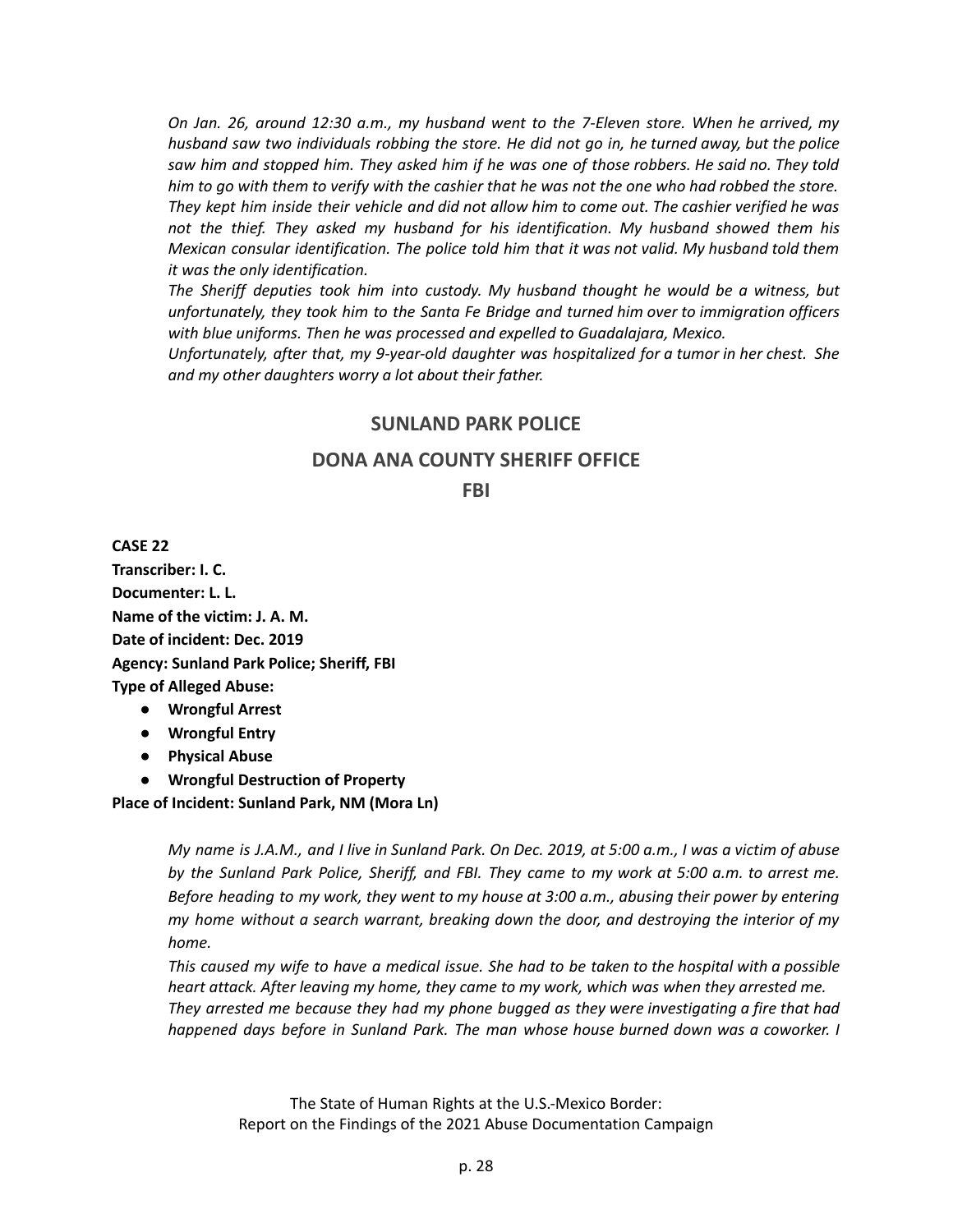*mentioned to my grandson the incident, which is why they arrested me for more than eight hours.*

*After the interrogation, they released me but were not held accountable for the damages they caused me, both mentally and materialistically.*

### **El Paso Police Department**

**CASE 23 Transcriber: I. C. Documenter: S. S. Name of the victim: J S Date of incident: Jun. 5, 2019 Agency: EPPD Type of Alleged Abuse: Wrongful Temporary Detention**

- **● Physical Abuse**
- **● Psychological Abuse**
- **● Psychological Abuse on Children**

**Place of incident: Parking lot at Pellicano & Pullman Dr.**

On the day of the incident, Jun. 5, 2019, I had my two little brothers with me, heading home. At the time, one was six years old, and the other was one year old. There was an accident, and the *road was closed. I asked the officer for directions when he proceeded to shout vulgar language at* me. I then asked him for his badge number because officers don't have the right to talk to citizens *inappropriately for no reason. He, along with his supervisor, came over to my vehicle, asked me to step out, and informed me that I would be receiving a citation for impeding traffic.*

*I proceeded to ask them for their badge numbers, but they disregarded and continued to write* the citation. They then asked me if I was going to sign the citation. I told them, yes, but I would *also want their badge numbers. That's when they informed me I was under arrest, saying that I refused to sign the citation, to turn around, and place my hands behind my back.*

*After following their instructions, they pushed me up against my vehicle forcefully and twisted my arm. The officer then shouted, "stop resisting," and then slammed me on rocks and blacktop where my right ear was damaged and my leg was cut. They also slammed my face into the concrete.*

*All of this occurred while my brothers were in the backseat screaming and crying. I informed the* officers to call my mother so that she could come and get my brothers. The officers then told me that they were going to call CPS to place my brothers in the system instead of calling my mother. *They continued to antagonize me and use vulgar language by telling me, "you're a grown - a man* - and you're calling for your mom" while beating on me in front of my brothers and the family of

*the accident victims.*

I was then placed into the back of the vehicle, where EMS came and asked me if I wanted to *receive medical treatment. I refused because I needed evidence of their assault on my person.*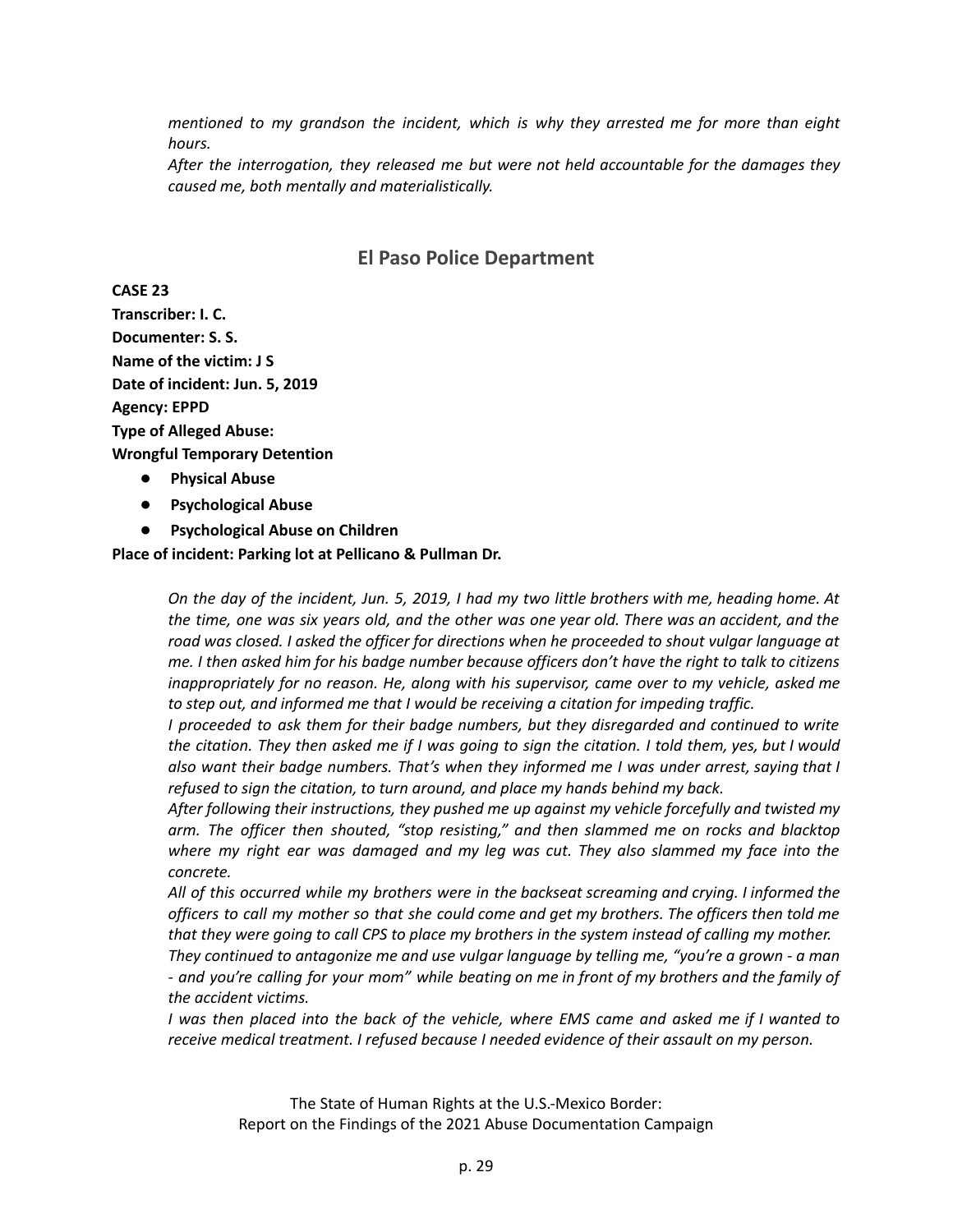*After assaulting me while in custody, the officer and his female partner continued to antagonize me, use vulgar language, mock me, and laugh at the incident in hopes that I would have a reaction.*

I believed that I was going to die in front of my brothers and all I could do was pray.

After the incident, I still did not receive the officer's or his supervisor's badge number. I also have *called internal affairs on several occasions, and they have not returned my call to this day.*

This incident took place in 2019. Police brutality is just as real in El Paso as it is in other cities and *states. It is time that we as a community come together and hold these officers accountable and responsible for their actions.*

#### **CASE 24**

**Transcriber: I. C. Documenter: S. S. Name of the victim: A. E. Date of incident: Sep. 28, 2021 Agency: EPPD Type of Alleged Abuse: ● Wrongful Temporary Detention ● Wrongful Arrest**

- 
- **● Physical Abuse**
- **● Psychological Abuse**

**Place of incident: Thunderbird Trail Head at 1100 Thunderbird Dr, in West El Paso, 79912**

On the morning of Sep. 28, 2021, around 5:00-5:30 am, I was sleeping under a blanket in my car *parked at the Thunderbird Trail Head at 1100 Thunderbird Dr, in West El Paso, 79912, when I was awakened by a knock and a flashlight shining into my car. After identifying that the people outside my car door were police, I spoke to them. At no point did the officers identify themselves by name or badge number, only as "El Paso Police." Officers J. Garcia and J. Arce asked me several routine questions, all of which I answered compliantly and truthfully.*

Officer 1 then asked me to step out of the car. I asked why, and his answer was, "because I said so." This was a power play on behalf of Officer 1. I stepped out of my vehicle, and once I was out, *again asked why. No response. I continued to ask, and the response I received was, "wait until the other officer who has more information arrives." I stood outside next to my vehicle as* instructed by officer 2 and waited for the third officer. I'm not sure how long she took, but I was *not dressed to stand outside at night in the cold. I proceeded to shiver for several minutes until officer 1 was kind enough to retrieve my blanket for me from the car (even though they never presented evidence of a warrant). Officer Waide arrived and asked me why they are here. I replied that they know why. She then asked to pat me down and put the blanket on the dirty* ground. I asked if I may place it elsewhere, at which point officer 2 rudely and forcefully grabbed *it from me, dragged it across the floor, and shoved it into my car (even though they never presented evidence of a warrant). This was a power play on behalf of officer 2. Officer Waide* then asked me, "would you be willing to go to a hospital and get checked out?" I replied no. She asked me why; I replied because I do not want to and do not have the insurance or means to pay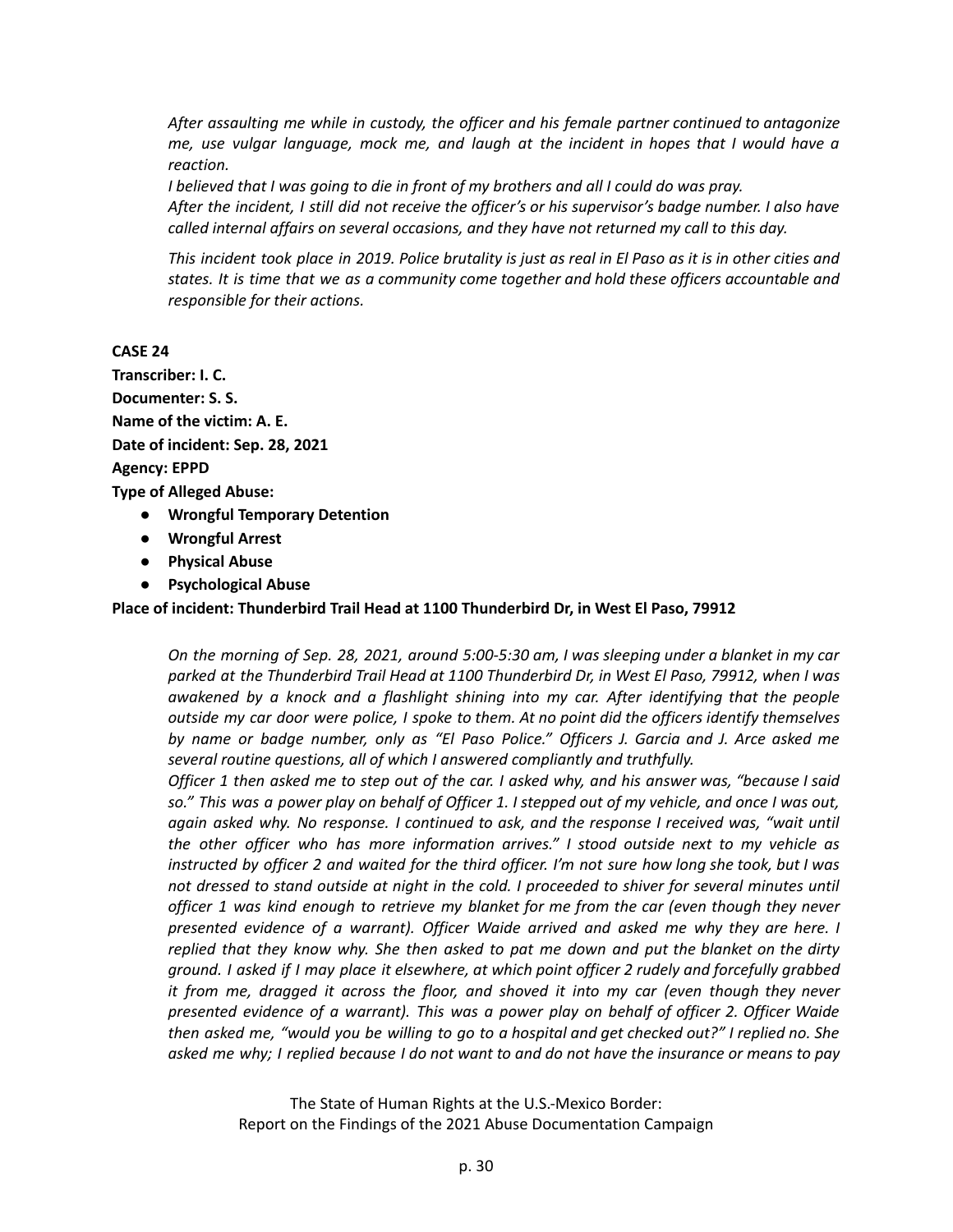*for it. She nodded. She told me she was worried about my and her safety, and she thought I should go to the hospital. This was where I get confused. Her safety? I had not run, threatened, waved my arms, approached the officers in any way, or failed to comply with any of their requests. She patted me down; she knew I had no weapons.*

*Suddenly, out of nowhere, I am told to turn around and stand against my vehicle. My arms were then extremely forcefully grabbed and shoved against my back. I felt the cold sensation of the handcuffs against my skin. I repeatedly asked WHY I was being put in handcuffs. None of the officers answered. I continued to ask, and one of the officers responded by tightening the handcuffs.*

*The officers then grabbed me and proceeded to drag me several feet from where I was calmly standing next to my vehicle to their vehicle and slammed my 120-pound body into the back of the vehicle, forcefully grabbing my head and shoving it.*

I tried to calm down and told Officer Waide, who was driving the vehicle, that this was a mistake. *She did not understand or care about what I said. Both my hands went completely numb, and I began to lose sensation in my wrists as well.*

*At some point during the ride to the hospital, Officer Waide told me she called and told my* mother she was taking me to the hospital. This is a HIPAA violation since I am not a minor. Officer *Waide also said that my mother would pick up my vehicle.*

*We arrived at the hospital, and Officers Waide and officer 2 grabbed me forcefully and began* walking me inside. I asked if this was necessary as I seemed to have no choice. They replied yes, we have to be touching you at all times. It was sick and disgusting, but I nodded. Officer Waide said they could let me go if I promised not to try and flee. I replied again, "I have no choice, so *why would I?" The two officers released their grip but stayed close. We walked into The Hospitals at Providence on Transmountain together, and the officers went off to speak with the hospital's personnel.*

*After being released from the hospital, I walked, on foot, from the Hospitals of Providence on Transmountain to my car at 1100 Thunderbird Drive, even though it is the responsibility of those* involved to take me back to my car or my home in Texas at no charge to me. Upon arrival, I saw the marks from where I was brutally dragged just a few hours ago. I took a video of the marks left while I was being abused. I opened my car and started to clean it from the mess the officers *had made in it a few hours ago when I discovered some contents of my vehicle missing (even though a warrant had never been presented).*

#### **CONSULATE GENERAL OF MEXICO**

**CASE 25 Transcriber: I. C. Documenter: Y. A. Name of the victim: K. S. Date of incident: Oct. 13, 2021 Agency: Mexican Consulate Type of Alleged Abuse:**

**● Depravation/Denial of Basic Need or Service**